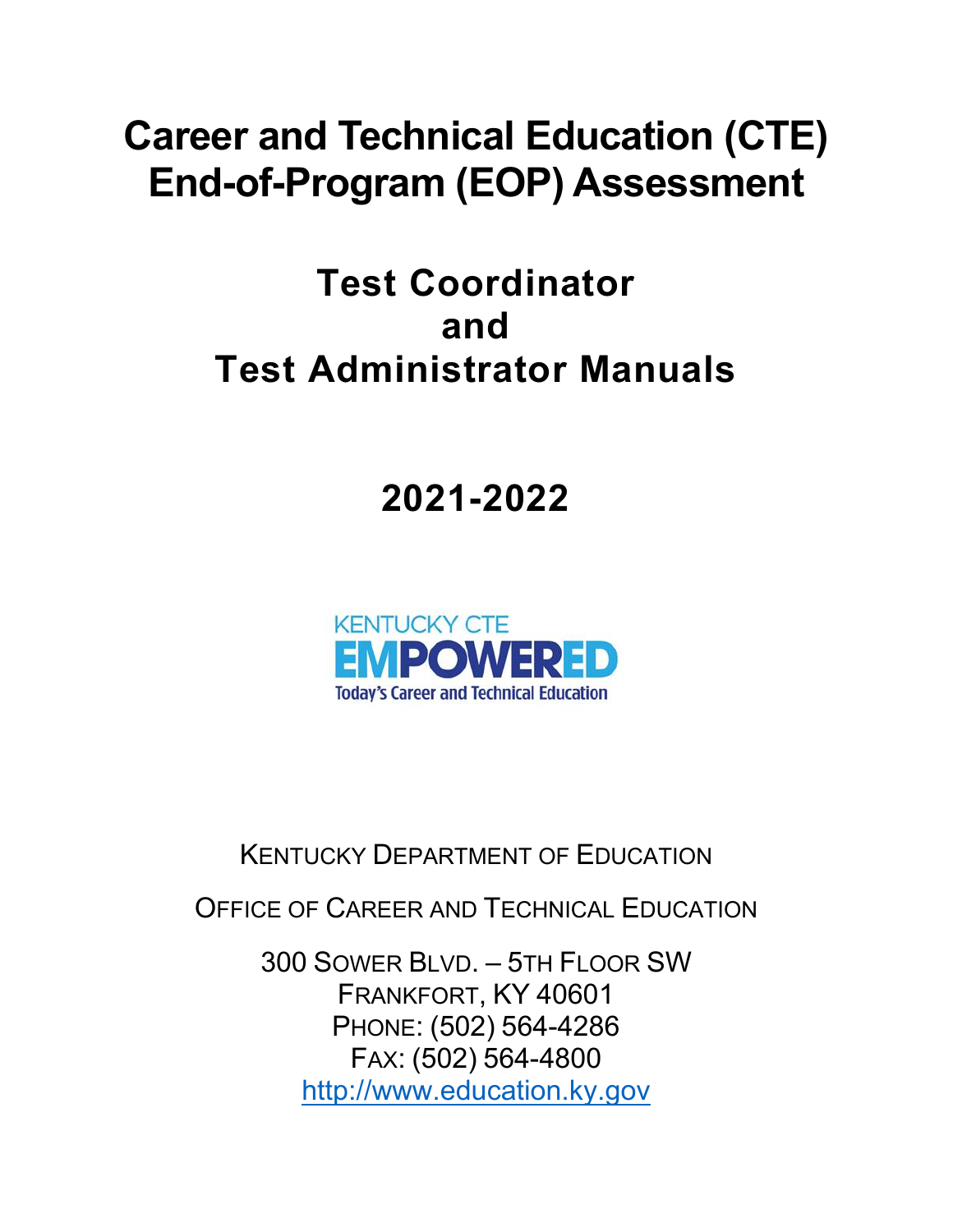# **Contents**

| PART I: CTE EOP ASSESSMENT TEST COORDINATOR MANUAL 4          |  |
|---------------------------------------------------------------|--|
|                                                               |  |
|                                                               |  |
|                                                               |  |
|                                                               |  |
|                                                               |  |
|                                                               |  |
| SUPPORTING INFORMATION - POLICIES AND PROCEDURES 10           |  |
|                                                               |  |
|                                                               |  |
|                                                               |  |
|                                                               |  |
|                                                               |  |
|                                                               |  |
| ADMINISTRATION PROCEDURES/TESTING ENVIRONMENT  12             |  |
| ACCOMMODATIONS FOR STUDENTS WITH SPECIAL NEEDS 14             |  |
|                                                               |  |
| PART II: CTE EOP ASSESSMENT TEST ADMINISTRATOR MANUAL 16      |  |
|                                                               |  |
|                                                               |  |
| <b>DURING THE TEST.</b>                                       |  |
|                                                               |  |
|                                                               |  |
| ADMINISTRATION PROCEDURES / TESTING ENVIRONMENT  19           |  |
|                                                               |  |
|                                                               |  |
| CTE END-OF-PROGRAM (EOP) ASSESSMENT ONLINE IT REQUIREMENTS 24 |  |
|                                                               |  |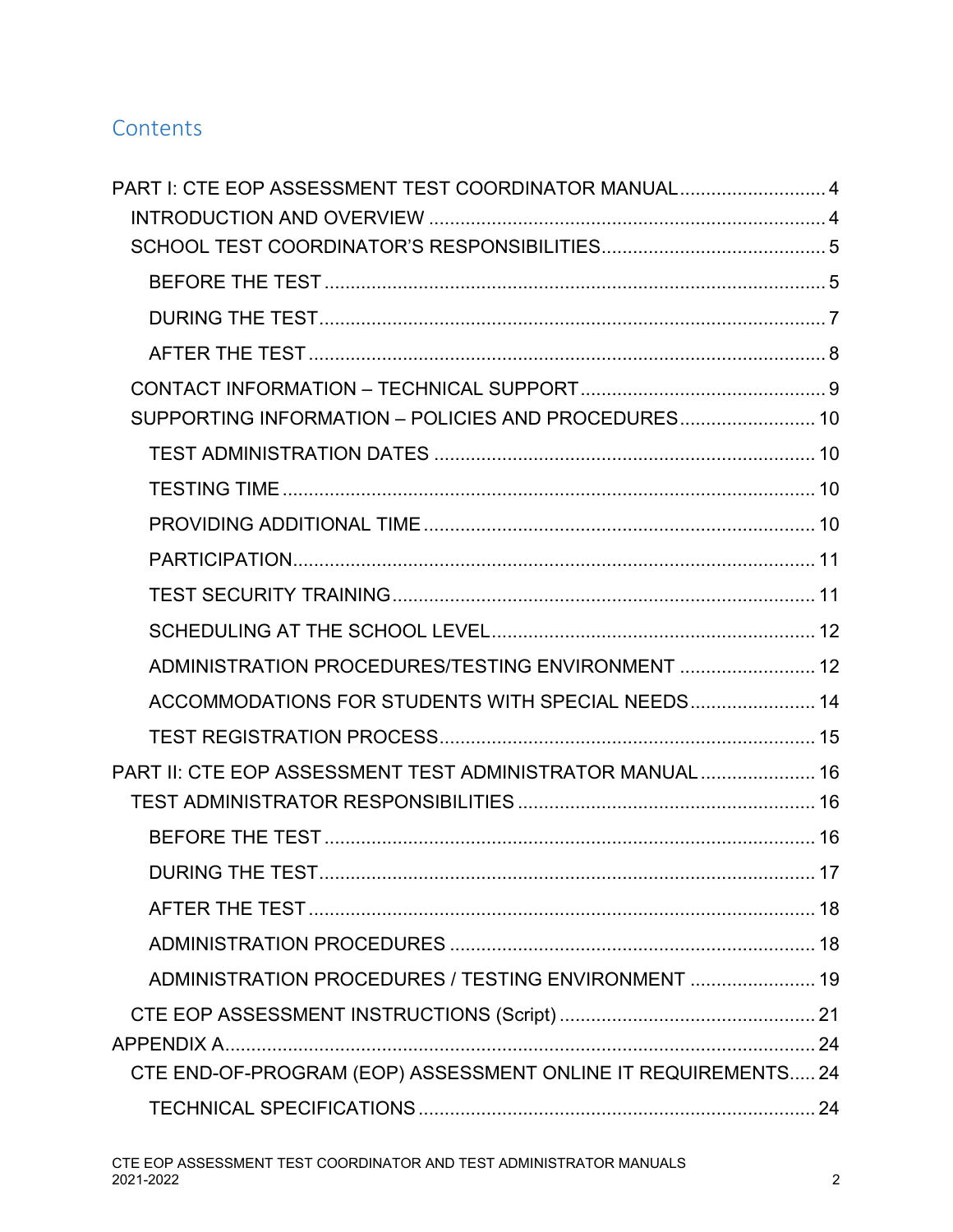| USING YOUR E-SESS ADMINISTRATOR ACCOUNT TO GENERATE            |  |
|----------------------------------------------------------------|--|
|                                                                |  |
|                                                                |  |
| E-SESS TEST PARTICIPANT LOG IN AND NAVIGATION INSTRUCTIONS  32 |  |
|                                                                |  |
|                                                                |  |
|                                                                |  |
|                                                                |  |
|                                                                |  |
|                                                                |  |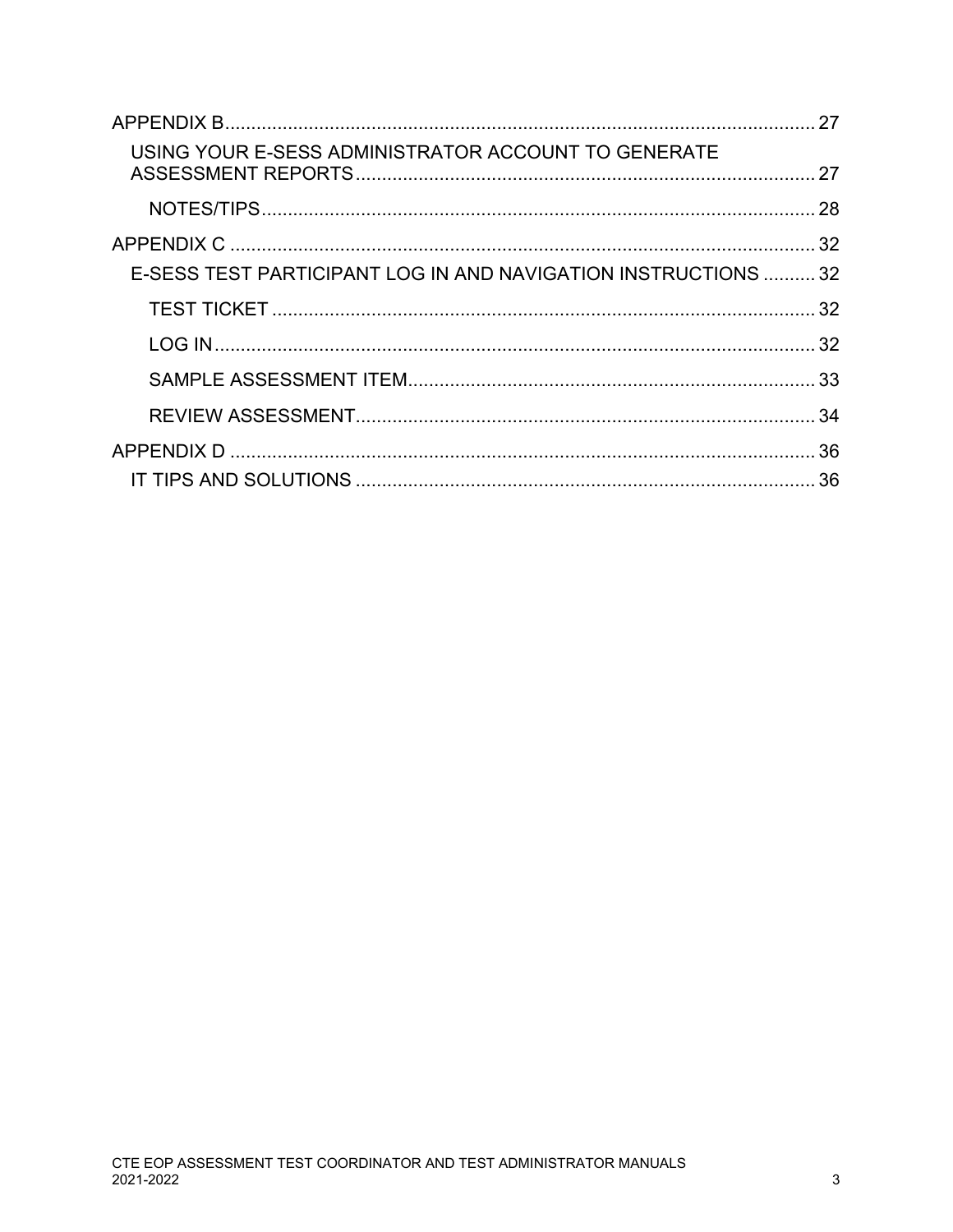# <span id="page-3-0"></span>**PART I: CTE EOP ASSESSMENT TEST COORDINATOR MANUAL**

# <span id="page-3-1"></span>**INTRODUCTION AND OVERVIEW**

*Career and Technical Education (CTE) End-of-Program (EOP) Assessment* is one measure of career readiness as a postsecondary readiness indicator of the Kentucky's accountability and one measure of postsecondary credential for Federal Perkins accountability for career and technical education concentrator students. CTE EOP Assessments are state developed assessments based upon clear and concise standards identified by Kentucky employers, aligned with CTE career pathways and associated with statewide articulation agreements with postsecondary partners. The CTE EOP Assessment testing window is February 21 – March 31 of the current school year.

2021-2022 CTE EOP Assessment will be available **in-person** following current health and safety guidance and **must be** proctored **in-person** pursuant to the [703 KAR 5:080,](https://education.ky.gov/AA/distsupp/Documents/703%20KAR%205080%20Final.pdf) Administration Code for Kentucky's Educational Assessment Program and [703 KAR 5:070,](https://www.education.ky.gov/AA/distsupp/Documents/703_KAR_5070_DOC_INC_REF_OAA_April_2021.pdf) Inclusion of Special Populations in the State-Required Assessment and Accountability Programs.

This manual describes procedures district and school test coordinators must follow before, during and after administration of the CTE EOP Assessment.

- **Part I** provides detailed information on the responsibilities of the CTE EOP Assessment Test Coordinator.
- **Part II** provides information needed by individuals involved in the administration of the CTE EOP Assessment.

**NOTE:** All individuals participating in the administration of CTE EOP Assessment (e.g., coordinator, administrator and proctor) shall comply with the [703 KAR 5:080,](https://education.ky.gov/AA/distsupp/Documents/703%20KAR%205080%20Final.pdf) Administration Code for Kentucky's Educational Assessment Program and [703 KAR](https://www.education.ky.gov/AA/distsupp/Documents/703_KAR_5070_DOC_INC_REF_OAA_April_2021.pdf)  [5:070,](https://www.education.ky.gov/AA/distsupp/Documents/703_KAR_5070_DOC_INC_REF_OAA_April_2021.pdf) Inclusion of Special Populations regulations and trainings. Required trainings must be completed prior to the administration of CTE EOP Assessment at the local level. Nondisclosures and Group Signature Sheets verifying training should be kept on file locally.

Training information and other resources related to CTE EOP Assessment are available at the [CTE EOP Assessment web page](https://education.ky.gov/CTE/endofprog/Pages/default.aspx) link

[https://education.ky.gov/CTE/endofprog/Pages/default.aspx.](https://education.ky.gov/CTE/endofprog/Pages/default.aspx) This information is necessary to train the test coordinators and proctors in each school to administer the CTE EOP Assessment according to the policies and procedures mandated by the Kentucky Department of Education. Any additional questions related to test administration or test security procedures should be directed to the District Assessment Coordinator (DAC).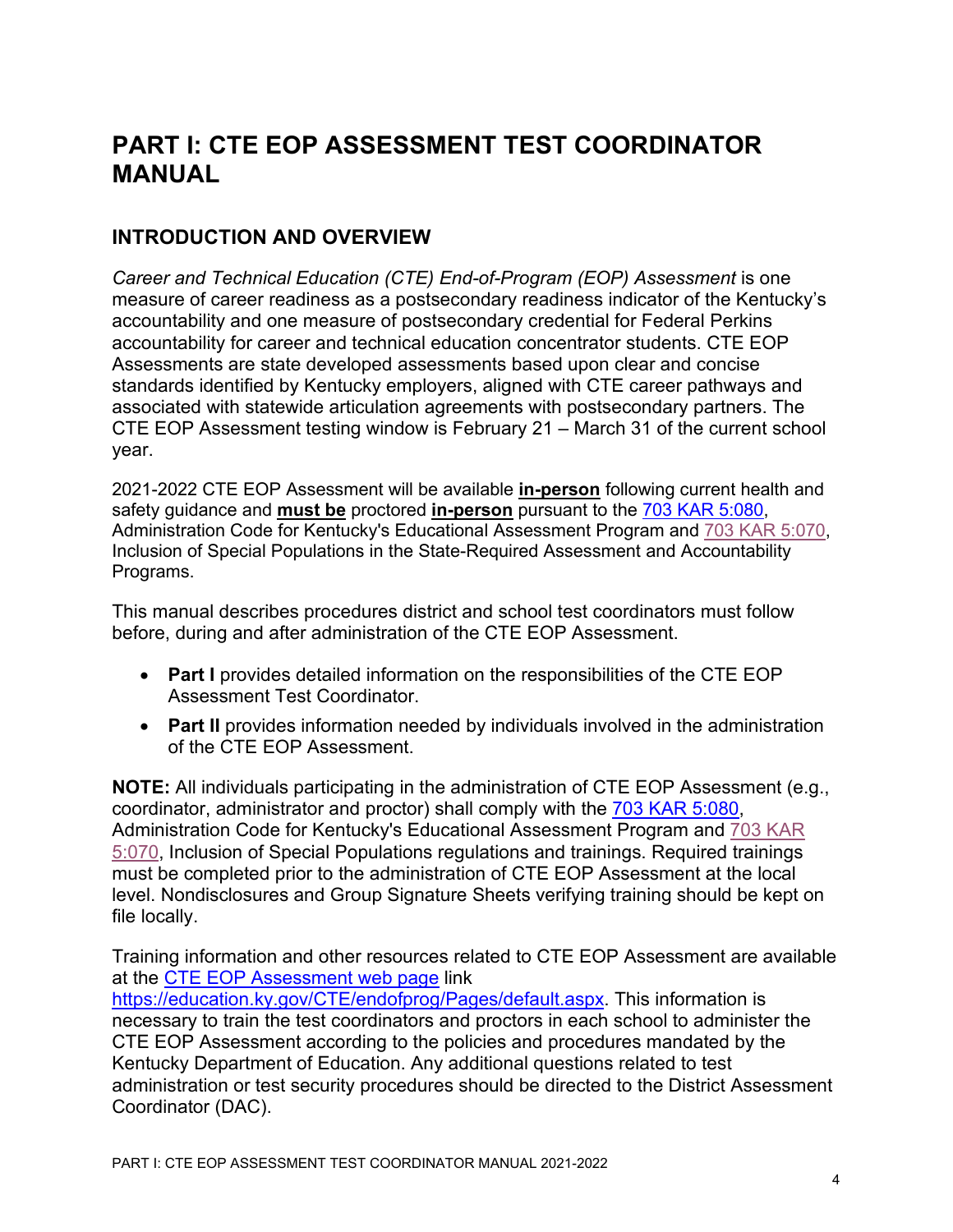# <span id="page-4-0"></span>**SCHOOL TEST COORDINATOR'S RESPONSIBILITIES**

The test coordinator responsibilities before, during and after the scheduled test is to aid in assuring the integrity of the testing materials and administration. The test coordinator may be the DAC, Building Assessment Coordinator (BAC), Principal, Counselor or other certified personnel who has been designated to coordinate the testing responsibilities; however, the DAC is ultimately responsible for the oversight of testing in schools throughout the district.

#### <span id="page-4-1"></span>**BEFORE THE TEST**

- Plan and schedule the assessment administration at the school level within the assessment testing window, February 21 – March 31, following the current health and safety guidance.
- **CRITICAL ACTION REQUIRED:** Run the EOP Test Ticket Report from the Technical Education Database System (TEDS) **prior to February 1** to verify students who are eligible for CTE EOP Assessment testing. CTE EOP Test Coordinator must work with your school's TEDS Coordinator to verify students are identified as a concentrator and show at least two credits in their career pathway(s) in TEDS by the February 1 deadline. CTE EOP Assessment test tickets will be generated from TEDS data as of **February 1**.

#### **NOTES:**

- Senior concentrator students enrolled in programs where a CTE EOP Assessment is available must take the CTE EOP Assessment, if they are not planning to take an approved industry certification and have not previously tested an end-of-program assessment associated with statewide articulated credit (e.g., CTE EOP Assessment).
- Students working towards an alternative high school diploma or taking an alternative assessment are **not required** to take CTE EOP Assessment*.*
- For a complete listing of available assessments by pathway and CIP CODE, refer to the current year [Career and Technical Education End-of-](https://education.ky.gov/CTE/endofprog/Documents/Valid_EOP.pdf)[Program Assessment for Articulated Credit list](https://education.ky.gov/CTE/endofprog/Documents/Valid_EOP.pdf) on the [CTE EOP](https://education.ky.gov/CTE/endofprog/Pages/default.aspx)  [Assessment website.](https://education.ky.gov/CTE/endofprog/Pages/default.aspx)
- **REMINDER:** TEDS data updates overnight, therefore, verify your data **BEFORE February 1**.
- Review ["Appendix A](#page-23-1) CTE End-of-Program (EOP) Assessment Online IT Requirements" for information technology preparations, ensure the District Technology Coordinator conducts a sample test to make sure computer labs are in good working order. The [CTE EOP Assessment](https://techfluency.org/esess/) Online Sample Test should be run on each device that will be used during live testing to ensure success.
- Carefully read the *CTE EOP Assessment Test Coordinator Manual and Administrator Manual* and complete required [Assessment Regulations Training](https://education.ky.gov/aa/distsupp/pages/admincode.aspx) prior to the administration of the assessment. Know procedures for emergencies,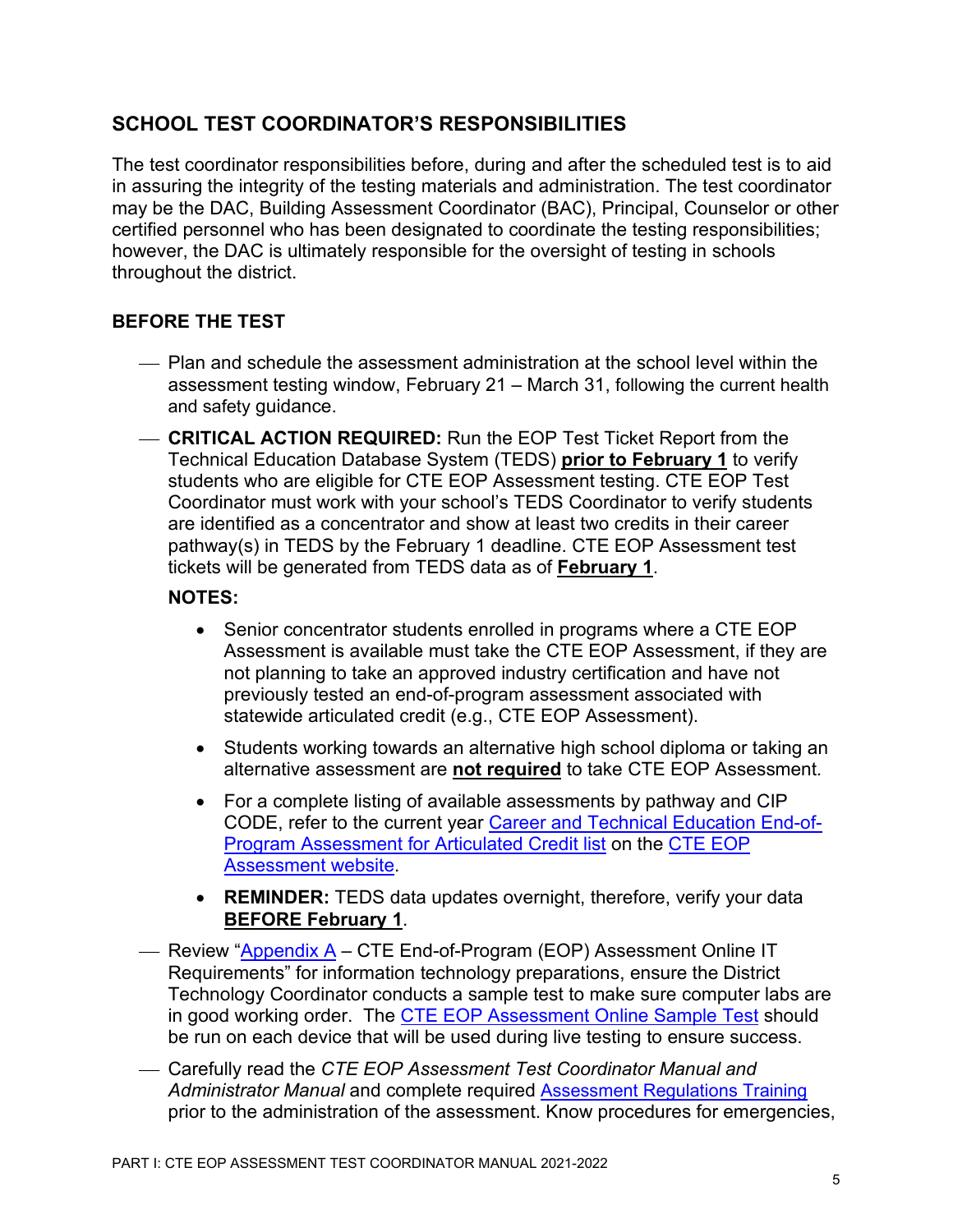testing irregularities (e.g., unscheduled fire drills, a student getting sick during testing, technology interruptions or outages) and testing allegations as set forth by your district. Contact your DAC with any questions.

- Determine the best testing locations for students, determine testing group size and select test administrators/proctors.
- Determine the time schedule for administering the assessment, following any district directions you have been provided. Two hours are allocated to complete the assessment. Students with Individualized Education Plans (IEP), 504 Plans and Program Services Plans (PSP) requiring an extended time accommodation will have up to five hours to complete the assessment. Plan for students to have the maximum time allocated to complete the assessment during a single testing session, including extended time accommodation, if applicable.
- Prepare testing schedules and accommodation plans for test administration. Verify that special testing accommodations are properly documented on the student IEP or 504 Plan in IC.
- Provide testing schedules to the school personnel who will be involved with testing.
- Ensure classroom teachers are **NOT** proctoring students enrolled in the specific content area in which the CTE EOP Assessment is being administered. In other words, teachers shall **NOT** proctor their own students.
- Read the *CTE EOP Assessment Test Administrator Manual* to become familiar with the testing scripts.
- Ensure all training sessions and documentation of individuals who administer, proctor or work with CTE EOP Assessment testing in any capacity have completed all required trainings, including the Assessment Regulations Training (e.g., [703 KAR 5:080,](https://education.ky.gov/AA/distsupp/Documents/703%20KAR%205080%20Final.pdf) Administration Code for Kentucky's Educational Assessment Program and [703 KAR 5:070,](https://www.education.ky.gov/AA/distsupp/Documents/703_KAR_5070_DOC_INC_REF_OAA_April_2021.pdf) Inclusion of Special Populations in the State-Required Assessment and Accountability Programs, any additional district/school required trainings) prior to the start of the school testing window. Ensure all individuals assisting with the administration of CTE EOP Assessment abide by the information in the CTE EOP Assessment Test Coordinator and Administrator Manuals. There are no CTE EOP Assessment specific trainings.
- Distribute the *CTE EOP Assessment Test Administrator Manual* to test administrators and proctors so they can become familiar with the testing procedures and testing scripts.
- Provide test administrators and proctors with CTE EOP Assessment technical support contact information (e.g., school, district, state and the Career and Technical Education Consortium of States (CTECS)).
- Notify test administrators and proctors with procedures for emergencies, testing irregularities (e.g., unscheduled fire drills, a student getting sick during testing, technology interruptions or outages) and testing allegations during testing as set forth by your district policy and in accordance with [703 KAR 5:080,](https://education.ky.gov/AA/distsupp/Documents/703%20KAR%205080%20Final.pdf) Administration Code for Kentucky's Educational Assessment Program.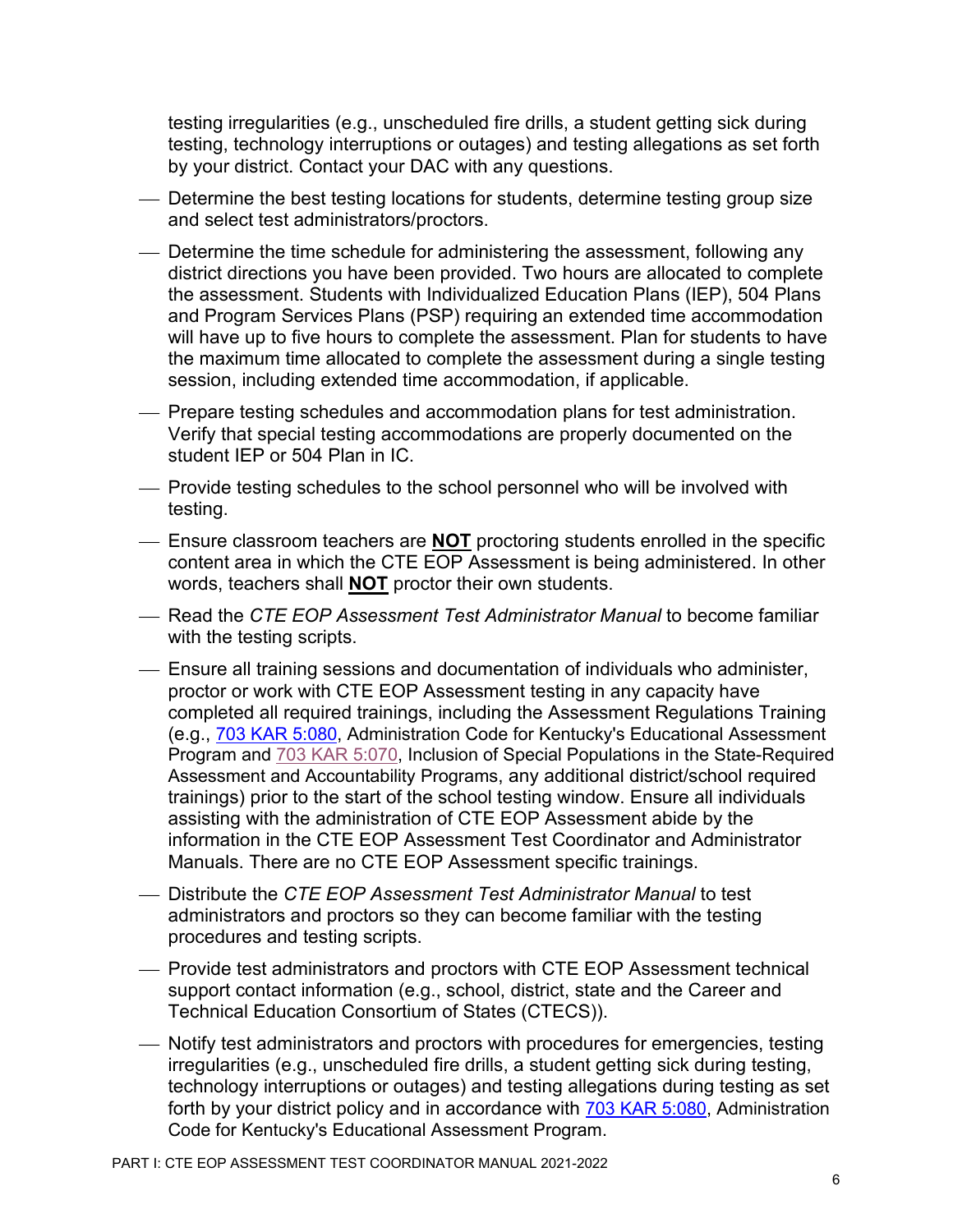After receiving notification that test tickets are available in E‐SESS, the online testing system for CTE EOP Assessment, next access E-SESS to generate the Test Ticket Report prior to the school testing window. Refer to "Appendix  $B -$ Using your E-SESS Administrator Account to Generate Assessment Reports" for instructions. The Test Ticket Report in E-SESS contains the test tickets for each registered student. Once the report is generated, you will be able to view or print the report and distribute the test tickets appropriately. **Do NOT distribute test tickets prior to the day of testing.**

#### **NOTE: Test tickets are considered secure test materials.**

 Verify extended time and/or text-to-speech (TTS) reader accommodation(s) are accurately showing on student test ticket(s), if applicable, prior to testing. If any test ticket extended time or text-to-speech reader accommodation adjustments are necessary, the CTE EOP Assessment Coordinator or District Assessment Coordinator may complete those in E-SESS, or contact Sherri Craig, KDE Office of Career and Technical Education (OCTE), at (502) 564-4286 ext. 4226 or [sherri.craig@education.ky.gov](mailto:sherri.craig@education.ky.gov) or Tim Withee, CTECS, at (404) 994-6535 or [twithee@ctecs.org](mailto:twithee@ctecs.org) for technical assistance.

**NOTE:** More details regarding accommodations will be provided to District Assessment Coordinators and CTE EOP Assessment Coordinators prior to testing. In 2021-2022, the TTS reader accommodation assistive technology is a new feature in E-SESS.

#### <span id="page-6-0"></span>**DURING THE TEST**

- Provide test administrators and proctors with a roster of students to be assessed. This roster may be generated using the EOP Test Ticket Report in TEDS.
- Distribute student test tickets on the day of the test using your district and school documenting process for transferring secure testing materials.
- Students requiring extended time accommodation based on their IEPs, 504 Plans or PSPs should have an hourglass symbol in the upper right corner of their test ticket and five (5) hours indicated on their test timer. Upon student log in, if five (5) hours are not showing on the assessment timer in E-SESS, then stop testing, close the assessment, secure the test ticket and immediately contact Sherri Craig, KDE OCTE, at (502) 564-4286 ext. 4226 or [sherri.craig@education.ky.gov](mailto:sherri.craig@education.ky.gov) or Tim Withee, CTECS, at (404) 994-6535 or [twithee@ctecs.org](mailto:twithee@ctecs.org) for technical assistance.

Students requiring text-to-speech (TTS) reader accommodation based on their IEP should have a headphones symbol in the upper right corner of their test ticket indicating TTS assistive technology is turned on. If TTS is turned on, the student must use headphones during the test administration. Upon student log in, if TTS reader accommodation is not available and should be turned on, then stop testing, close the assessment, secure the test ticket, and immediately contact Sherri Craig, KDE OCTE, at (502) 564-4286 ext. 4226 or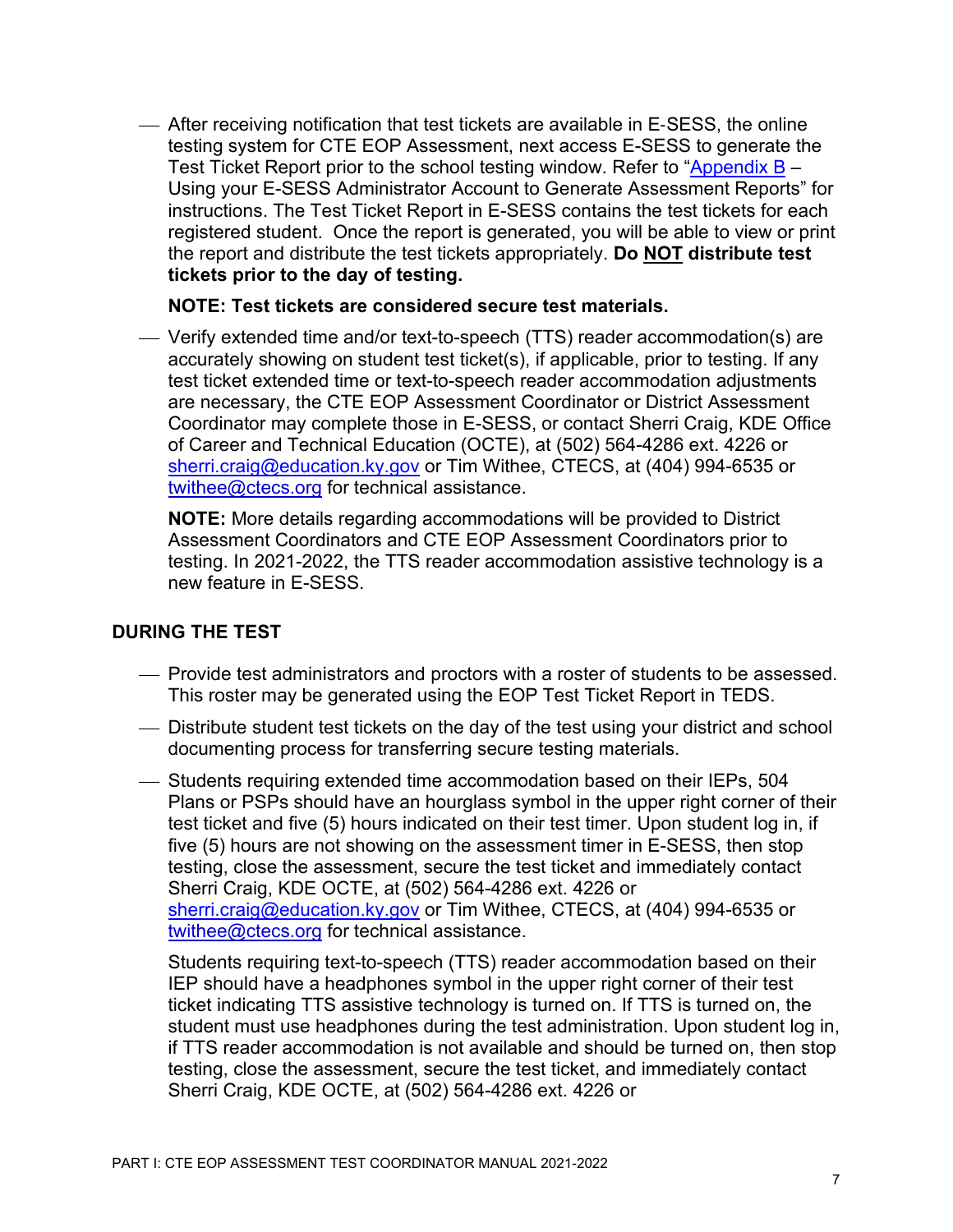[sherri.craig@education.ky.gov](mailto:sherri.craig@education.ky.gov) or Tim Withee, CTECS, at (404) 994-6535 or [twithee@ctecs.org](mailto:twithee@ctecs.org) for technical assistance.

**NOTE:** For CTE EOP Assessment, if a student requires a reader accommodation, a human reader provided by the district will be the default. The TTS reader accommodation assistive technology may be turned on for the student's test ticket(s), if applicable.

- $\circ$  If a student requires a human reader accommodation, then the headphone symbol should not appear on the student's test ticket and the human reader accommodation would be provided by the district.
- Maintain a list of students who tested on each day of the testing window. This should be kept on file by the DAC in a secure location.
- Provide assistance in developing seating charts for each testing session. This is to be filed with the DAC following testing.
- Monitor the test administration.
- In the event of extenuating circumstances (e.g., power outage, bomb threat, fire drill) during the test, stop testing and report the test irregularity to your DAC and notify Sherri Craig, KDE OCTE, at (502) 564-4286 ext. 4226 or [sherri.craig@education.ky.gov](mailto:sherri.craig@education.ky.gov) or Tim Withee, CTECS, at (404) 994-6535 or [twithee@ctecs.org](mailto:twithee@ctecs.org) for technical assistance.
- Any instance of cheating should be handled in the least disruptive manner consistent with district and school policies. Assessments are to be terminated for students who cheat. All instances of cheating must be reported as a testing allegation.

# <span id="page-7-0"></span>**AFTER THE TEST**

- Collect all test materials (e.g., scratch paper, student test tickets) from test administrators and proctors no later than the end of the day of testing, documenting the material transfer. Verify that ALL test materials have been received and properly destroyed.
- Immediately, report any testing irregularities or testing allegations in test administration or test security to the DAC and notify Sherri Craig, KDE OCTE, at (502) 564-4286 ext. 4226 or [sherri.craig@education.ky.gov.](mailto:sherri.craig@education.ky.gov) Testing allegations are to be submitted as they are for other state assessments. Refer to details [Allegation Reporting](https://education.ky.gov/AA/distsupp/Pages/Allegation-Reporting.aspx) at link [http://education.ky.gov/AA/distsupp/Pages/Allegation-](http://education.ky.gov/AA/distsupp/Pages/Allegation-Reporting.aspx)[Reporting.aspx.](http://education.ky.gov/AA/distsupp/Pages/Allegation-Reporting.aspx) Contact Beth Bales, KDE Office of Legal Services, at (502) 564 4474 or [beth.bales@education.ky.gov](mailto:beth.bales@education.ky.gov) for assistance with reporting potential testing allegations.
- Disclosure of assessment content is strictly prohibited. If any potential issue regarding an assessment item is identified and reported to you, report the concern to Sherri Craig, KDE OCTE, at (502) 564-4286 ext. 4226 or [sherri.craig@education.ky.gov,](mailto:sherri.craig@education.ky.gov) in accordance with the Procedures for Reporting [Concerns Regarding CTE EOP Assessment](#page-10-2) Items within this document and in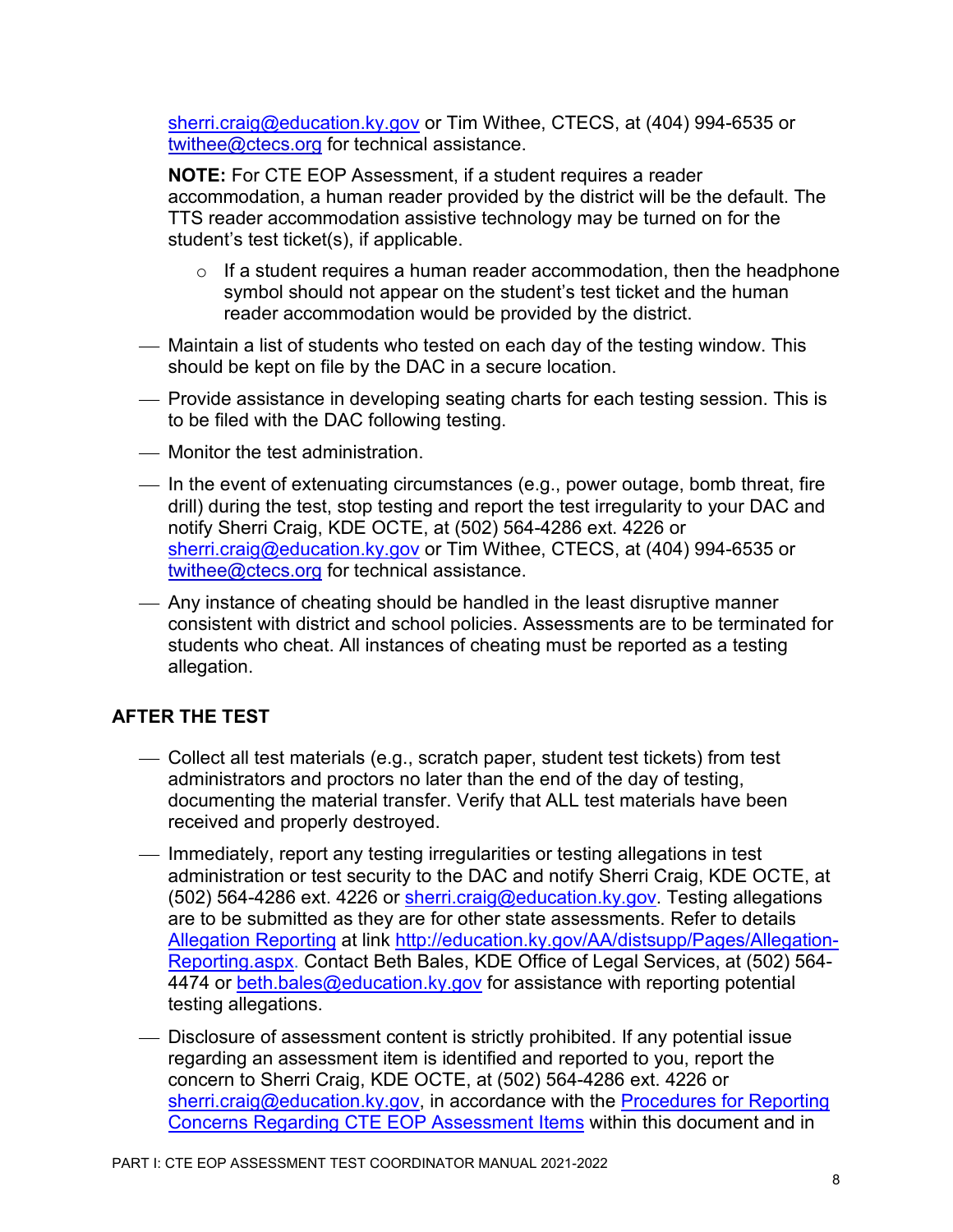accordance with the [703 KAR 5:080,](https://education.ky.gov/AA/distsupp/Documents/703%20KAR%205080%20Final.pdf) Administration Code for Kentucky's Educational Assessment Program.

# <span id="page-8-0"></span>**CONTACT INFORMATION – TECHNICAL SUPPORT**

#### **General Questions and Support**

For questions or support needed before, during or after testing, contact the KDE Office of Career and Technical Education:

Sherri Craig (502) 564-4286 ext. 4226 [sherri.craig@education.ky.gov](mailto:sherri.craig@education.ky.gov)

#### **TEDS**

For questions related to registering students in TEDS, contact the KDE Office of Career and Technical Education:

Claude Christian (502) 564-4286 ext. 4207 [claude.christian@education.ky.gov](mailto:claude.christian@education.ky.gov)

#### **Technical or System Issues**

For assistance with technical or system issues before or during testing, contact CTECS:

Tim Withee (404) 994-6535 [twithee@ctecs.org](mailto:twithee@ctecs.org)

Robyn Marshall (678) 226-9000 or (404) 994-6534 [rmarshall@ctecs.org](mailto:rmarshall@ctecs.org)

#### **Allegation Reporting**

For assistance with potential testing allegations, contact the KDE Office of Legal Services:

Beth Bales (502) 564-4474 [beth.bales@education.ky.gov](mailto:beth.bales@education.ky.gov)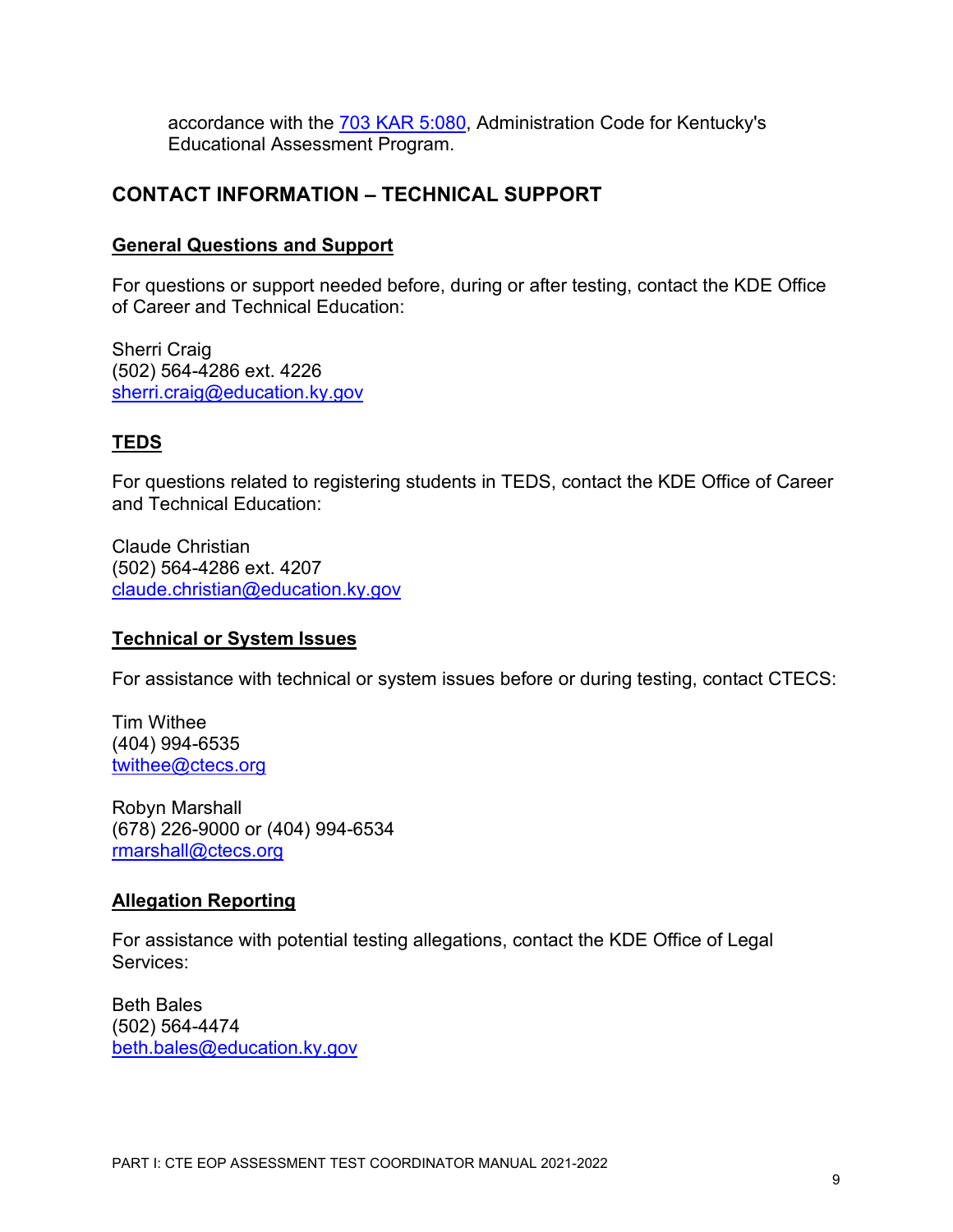# <span id="page-9-0"></span>**SUPPORTING INFORMATION – POLICIES AND PROCEDURES**

# <span id="page-9-1"></span>**TEST ADMINISTRATION DATES**

**Assessment Name:** Career and Technical Education (CTE) End-of-Program (EOP) Assessment

#### **Registration Deadline:** February 1

February 1 is a critical deadline for CTE EOP Assessment registration. Student registration for CTE EOP Assessment testing is generated from Technical Education Database System (TEDS) data as of the February 1 deadline. Only those students identified as a concentrator and show at least two credits within a pathway that aligns to a CTE EOP Assessment in TEDS by **February 1** will be eligible to test.

The EOP Test Ticket Report in TEDS should be utilized to review and confirm students' concentrator status and credits in pathway prior to February 1 of the current school year. **REMINDER:** TEDS data updates overnight, so it is best to verify the data **BEFORE February 1**.

#### **2021-2022 Testing Window:** February 21 – March 31

Each school planning to administer the CTE EOP Assessment must plan and schedule the CTE EOP Assessment testing to be completed within the assessment testing window. Schools must identify a consecutive two-week school testing window within the CTE EOP Assessment testing window. All CTE EOP Assessment testing must be completed by March 31.

• **NOTE:** Schools should plan to administer specific CTE EOP assessments (e.g., Accounting, Agribusiness, Computer Programming, Culinary and Food Services) to all students planning to test in the specific CTE EOP assessment at the same time, when possible.

# <span id="page-9-2"></span>**TESTING TIME**

- Allow 10-15 minutes for seating and instructions for the test.
- Allow a minimum of 2 hours for completion of the test.

**NOTE:** Each assessment must be completed during a single uninterrupted testing session and students must **NOT** be given an opportunity to interact with their peers or to receive outside help prior to completing the test.

# <span id="page-9-3"></span>**PROVIDING ADDITIONAL TIME**

Prior to testing, develop a plan for students who will need additional testing time to stay in the same location. Additional time will be given to students with an extended time accommodation indicated in their Individualized Education Plans (IEP), 504 Plans or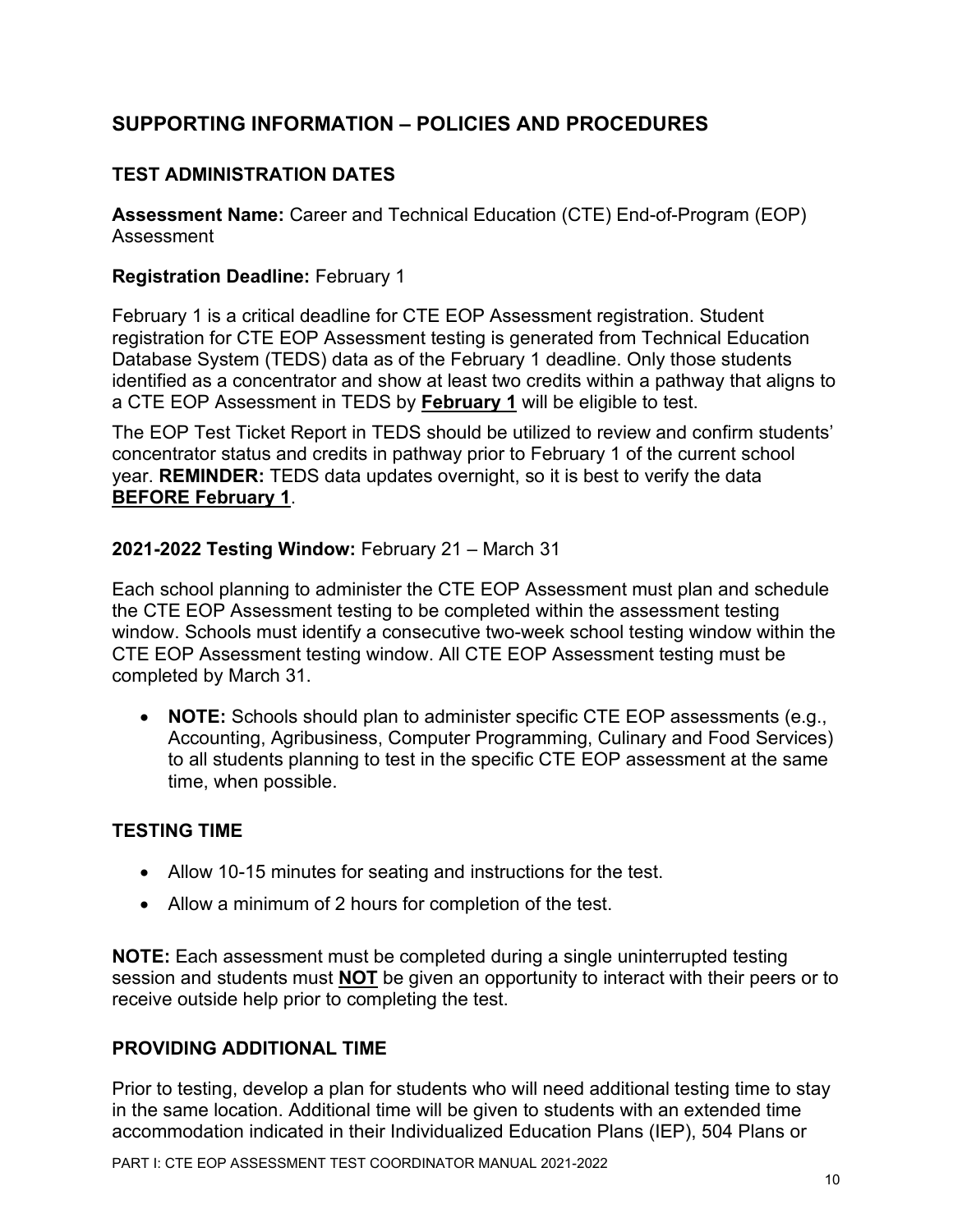Program Services Plans (PSP) based on information in Infinite Campus (IC). Under no circumstances may an individual test be given over multiple days or over multiple sessions.

# <span id="page-10-0"></span>**PARTICIPATION**

Students identified as a "concentrator" and show at least two credits within a pathway that aligns to a CTE EOP Assessment may test as an option to meet the postsecondary readiness measure for career readiness and to earn articulated credit. A concentrator is defined as a student that has completed 2 courses in a single program of study (career pathway). In Kentucky, a course is defined as 1 credit on the student's official transcript.

Senior concentrator students enrolled in programs where a CTE EOP Assessment is available **must** take the CTE EOP Assessment if they are not taking an approved industry certification and have not previously tested in an end-of-program assessment associated with statewide articulated credit (e.g. CTE EOP Assessment). For a complete listing of available assessments by pathway and CIP Code, refer to the current year [Career and Technical Education End-of-Program Assessment for](https://education.ky.gov/CTE/endofprog/Documents/Valid_EOP.pdf)  [Articulated Credit list](https://education.ky.gov/CTE/endofprog/Documents/Valid_EOP.pdf) on the [CTE EOP Assessment web page.](https://education.ky.gov/CTE/endofprog/Pages/default.aspx)

**NOTE:** Students working towards an alternative high school diploma or taking alternative assessment are **not required** to take CTE EOP Assessment.

# <span id="page-10-1"></span>**TEST SECURITY TRAINING**

The school test coordinator is responsible for planning and implementing the training session for all individuals involved in the administration of CTE EOP Assessment. The training is required in order to review the instructions for test administration, test security and individual responsibilities, such as distributing and collecting materials and monitoring to make certain that each student is working independently. Test tickets are secure materials and shall be handled in compliance with the [703 KAR 5:080,](https://education.ky.gov/AA/distsupp/Documents/703%20KAR%205080%20Final.pdf) Administration Code for Kentucky's Educational Assessment Program and [703 KAR](https://www.education.ky.gov/AA/distsupp/Documents/703_KAR_5070_DOC_INC_REF_OAA_April_2021.pdf) [5:070,](https://www.education.ky.gov/AA/distsupp/Documents/703_KAR_5070_DOC_INC_REF_OAA_April_2021.pdf) Inclusion of Special Populations in the State-Required Assessment and Accountability Programs regulations and trainings. Failure to comply could result in a testing allegation. Detailed information of the required [Assessment Regulations Training](https://education.ky.gov/aa/distsupp/pages/admincode.aspx) procedures can be found at [CTE EOP Assessment web page.](https://education.ky.gov/CTE/endofprog/Pages/default.aspx)

Disclosure of assessment content is strictly prohibited. If any potential issues regarding an assessment item are identified and reported to you, report those to Sherri Craig, KDE OCTE, at (502) 564-4286 ext. 4226 or [sherri.craig@education.ky.gov,](mailto:sherri.craig@education.ky.gov) in accordance with the Procedures for Reporting Concerns Regarding CTE EOP Assessment Items within this document and in accordance with the [703 KAR 5:080,](https://education.ky.gov/AA/distsupp/Documents/703%20KAR%205080%20Final.pdf) Administration Code for Kentucky's Educational Assessment Program.

# <span id="page-10-2"></span>**Procedures for Reporting Concerns Regarding CTE EOP Assessment Items**

1. Do not reproduce the assessment item in any way.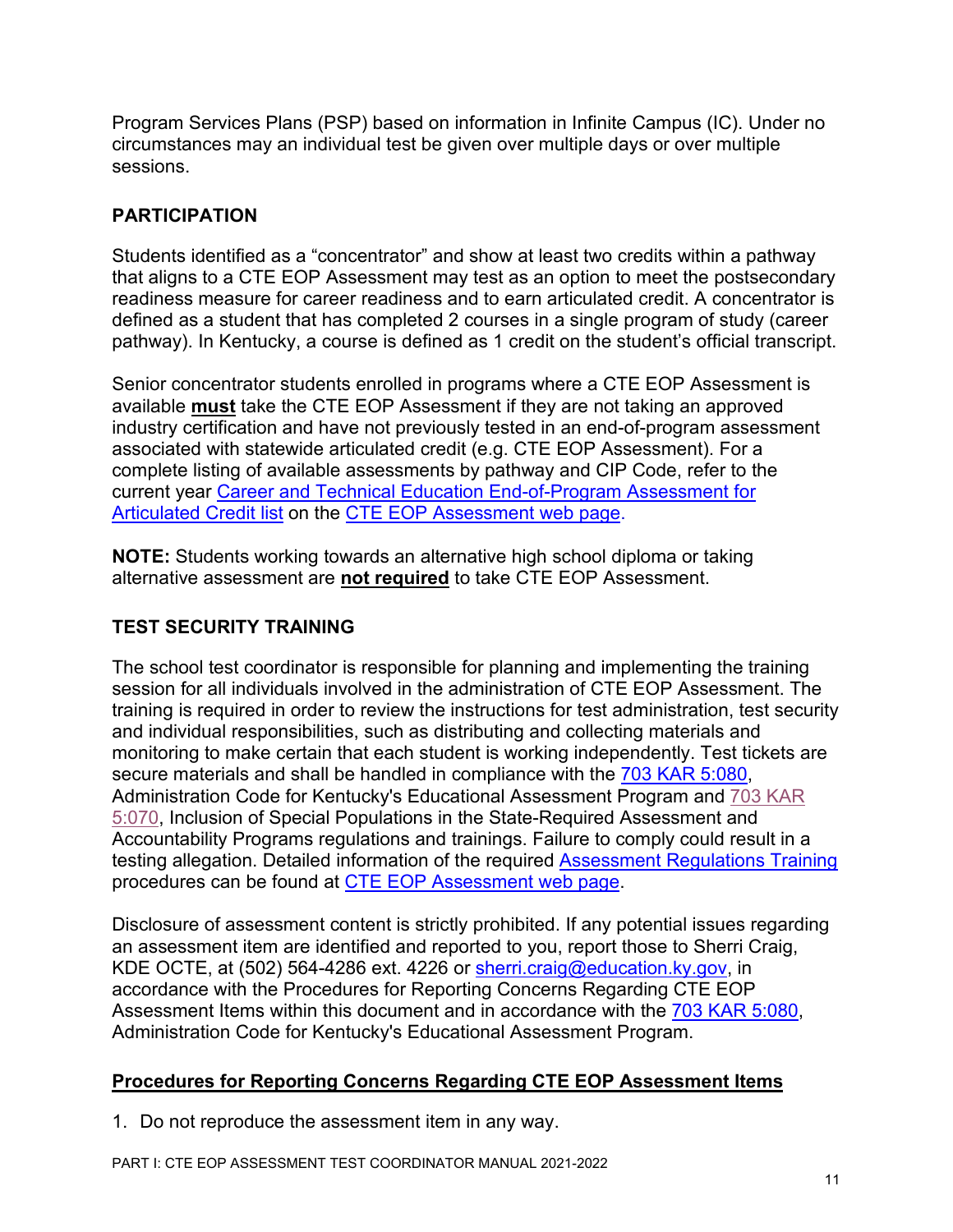- 2. Identify the location of the error (e.g., assessment name, student name, item number – if known).
- 3. Provide a general description of the concern (e.g., missing answer choices, missing portion of item stem, no correct answer); however, the description shall not unduly compromise the security of the assessment by revealing the content of the item.
- 4. Notify the CTE EOP Assessment Coordinator and then contact Sherri Craig, KDE OCTE, at (502) 564-4286 ext. 4226 or [sherri.craig@education.ky.gov.](mailto:sherri.craig@education.ky.gov)

# **Reporting Testing Allegations**

Testing allegations are to be submitted as they are for other state assessments. Refer to [Allegation Reporting](https://education.ky.gov/AA/distsupp/Pages/Allegation-Reporting.aspx) on KDE website for details. Contact Beth Bales, KDE Office of Legal Services, at (502) 564-4474 or [beth.bales@education.ky.gov](mailto:beth.bales@education.ky.gov) for assistance with reporting a potential testing allegation.

# <span id="page-11-0"></span>**SCHEDULING AT THE SCHOOL LEVEL**

School test coordinators will coordinate the school's testing schedule and assign school personnel who will administer and proctor the assessments. The assessment is to be administered by the DAC, BAC, Principal, Counselor or a classroom teacher who does **NOT** teach the specific content area in which the assessment is being administered. One proctor should be provided for every group of 25-30 students. Proctors must remain in the room for the duration of the test. Students shall **NOT** be left unsupervised during testing.

# <span id="page-11-1"></span>**ADMINISTRATION PROCEDURES/TESTING ENVIRONMENT**

The CTE EOP Assessment Test Coordinator and Test Administrator Manuals are not considered secure documents and may be distributed to test administrators prior to the date of the test administration to allow test administrators/proctors to familiarize themselves with the testing instructions and script.

2021-2022 CTE EOP Assessments will **only** be available **in-person** following current health and safety guidance and **must be** proctored **in-person** pursuant to the [703 KAR](https://education.ky.gov/AA/distsupp/Documents/703%20KAR%205080%20Final.pdf)  [5:080,](https://education.ky.gov/AA/distsupp/Documents/703%20KAR%205080%20Final.pdf) Administration Code for Kentucky's Educational Assessment Program and [703](https://www.education.ky.gov/AA/distsupp/Documents/703_KAR_5070_DOC_INC_REF_OAA_April_2021.pdf)  [KAR 5:070,](https://www.education.ky.gov/AA/distsupp/Documents/703_KAR_5070_DOC_INC_REF_OAA_April_2021.pdf) Inclusion of Special Populations in the State-Required Assessment and Accountability Programs.

School test coordinators are to ensure an optimum testing environment is provided for each student during testing. Trainings developed by the Office of Assessment and Accountability (OAA) provide specific instructions regarding what can be displayed on walls, workstations and other information that clearly defines what students can and cannot use during the test.

Because testing environments can affect student scores, the following guidelines are provided for planning favorable environments.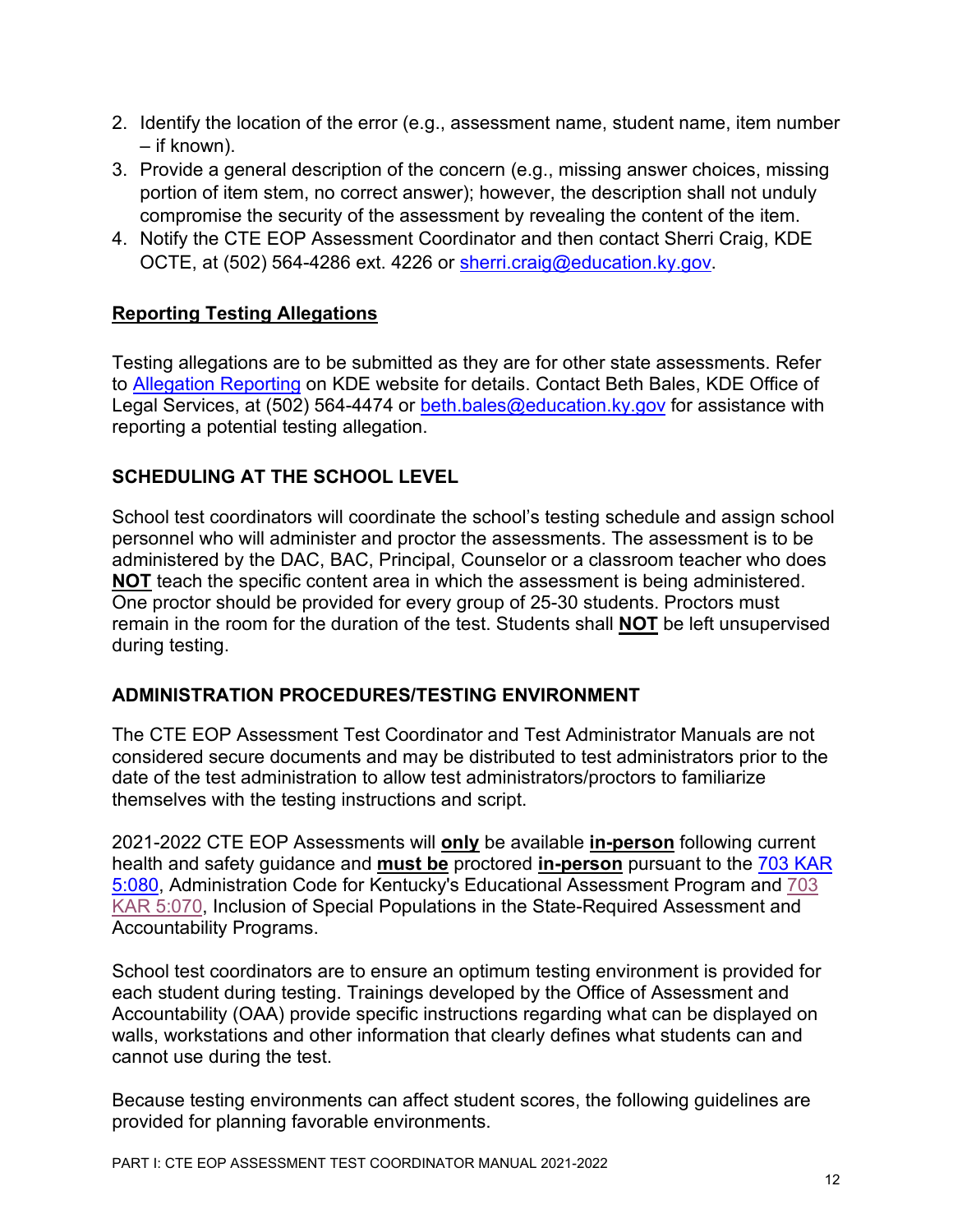**Size of Testing Sessions:** Districts may decide the size of testing sessions, but smaller testing sessions (approximately 25-30 students) provide better testing conditions.

**Room:** A room that is free from distractions and has adequate light, ventilation and heating or air conditioning provides the most supportive conditions for students.

**Seating:** Seating must be arranged to minimize the possibility of students communicating with each other either verbally or visually. Each student should be provided with ample scratch paper (blank on both sides, lined or unlined), pencil and computer. The test coordinator/administrator must maintain a seating chart for each testing session to file with the DAC.

**When to Test:** The CTE EOP Assessment testing window is February 21 – March 31 of the current school year. Each school must plan and schedule the CTE EOP Assessment testing to be completed during their school's identified consecutive twoweek testing window within the assessment testing window. All CTE EOP Assessment testing must be completed by March 31.

**Personnel:** The assessment must be administered by the DAC, BAC, Principal, Counselor or a classroom teacher who does **NOT** teach the specific content area in which the CTE EOP Assessment is being administered. The test administrator must be a certified school employee. The proctor cannot be the teacher on record for the assessment being administered. If the test is being administered in large groups, at least one proctor should be provided for every group of 25-30 students. Test administrators and test proctors must circulate throughout the testing area while students are testing to make certain that students are completing the test as directed. At no time shall students be left in the testing room unsupervised by appropriate personnel.

**Helping Students:** All test administrators and proctors must maintain an impartial and professional attitude; in no case may students be given help with the test. Testing procedures should be made clear. Any questions about procedures for marking or correcting answers should be answered by repeating the appropriate sections of the instructions. If a student should ask a question about the test content or the choice of a response, permissible replies include *"Stay on task"* and *"Do your best."*

**Cheating:** Any instances of cheating should be handled in the least disruptive manner consistent with district and school policies. Assessments are to be terminated for students who cheat. Students who cheat will receive a failing score and be referred to the Principal and DAC for further appropriate action. All instances of cheating must be reported as a testing allegation.

**No Electronic Devices:** Students are **NOT** allowed to have cell phones or any other electronic device on the desk or accessible during the testing. Exceptions are made for IEP, 504 Plan or PSP students under very specific, permissible circumstances.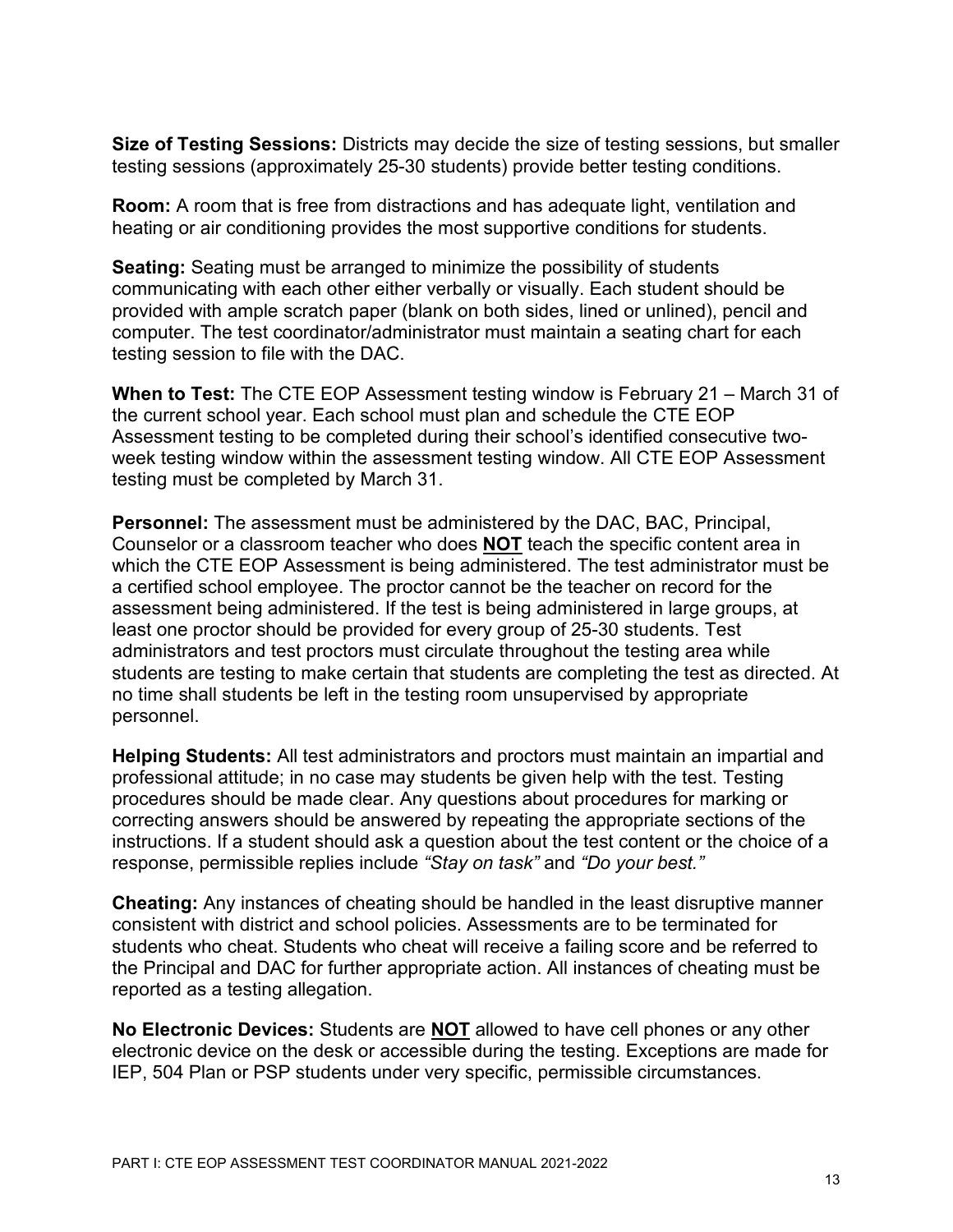**Students Who Finish Early:** Prior to testing, advise students to bring books or other reading materials to occupy their time if they finish early. These materials should **NOT** be on student desks while they are taking tests. Items for use after the assessment administration are to be stored away from the student work area and **NOT** accessible until testing materials have been collected, logged in and completion verified by the test administrator. After the administrator has confirmed submission of the assessment in and all secure materials (e.g. test ticket, scratch paper) have been collected, students who finish early may be dismissed in a nondisruptive manner to return to class or designated area, if this can be done without disruption to other students who are testing.

**No Books, Dictionaries, Thesauruses, Notes or Other Aids:** No reference aids or materials may be accessible to students during the administration of the *CTE EOP Assessment.*

# <span id="page-13-0"></span>**ACCOMMODATIONS FOR STUDENTS WITH SPECIAL NEEDS**

Infinite Campus (IC) is the authoritative source for accommodations. Ensure IEPs, 504 Plans and PSPs in IC document all accommodations required for students with special needs. Student testing accommodations must be provided in accordance with the [703](https://education.ky.gov/AA/distsupp/Documents/703%20KAR%205080%20Final.pdf)  [KAR 5:080,](https://education.ky.gov/AA/distsupp/Documents/703%20KAR%205080%20Final.pdf) Administration Code for Kentucky's Educational Assessment Program and [703 KAR 5:070,](https://www.education.ky.gov/AA/distsupp/Documents/703_KAR_5070_DOC_INC_REF_OAA_April_2021.pdf) Inclusion of Special Populations in the State-Required Assessment and Accountability Programs regulations and trainings.

- **Large Print:** Students can increase font size for large print by holding the Ctrl key and pressing the + key. Students can decrease font size by holding the Ctrl key and pressing the – key.
- **Readers:** The reader accommodation must be properly documented in IC. Accommodations for readers may be handled by a human reader or text-tospeech (TTS) reader. For CTE EOP Assessment, if a student requires a reader accommodation, a human reader provided by the district/school will be the default. The TTS reader accommodation assistive technology may be turned on for student test tickets in E-SESS, if applicable. Test coordinators should review student test tickets prior to testing to ensure all accommodations are accurately depicted on the students' test ticket(s), if applicable. More details will be provided to District Assessment Coordinators and CTE EOP Assessment Coordinators prior to the assessment testing window opening.
	- $\circ$  If a human reader is utilized, they will read directly from the student's computer screen or by connecting a second monitor to the computer to read the assessment. The reader-to-student ratio must be one-to-one because each of the assessment items and answer choices are randomized. If a student requires a reader accommodation and a human reader is utilized, then the headphone symbol should not appear on the student's test ticket and the human reader accommodation would be provided by the district/school.
	- o The TTS reader accommodation is provided within E-SESS. Students requiring TTS reader accommodation based on their IEP should have a headphones symbol in the upper right corner of their test ticket, indicating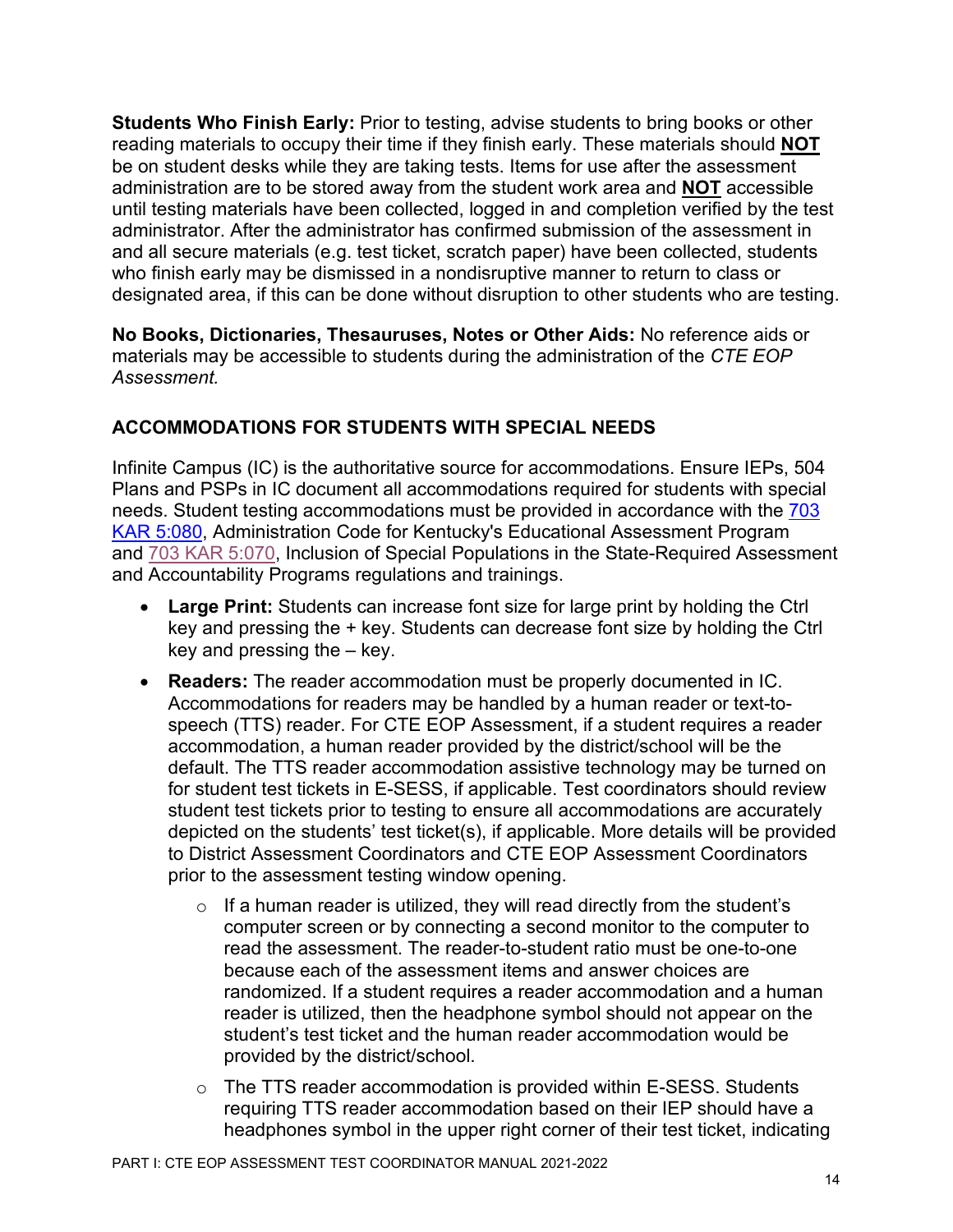TTS assistive technology is turned on. If TTS is turned on, the student must use headphones during the test administration. Once the student logs into their account and begins the assessment, if TTS reader accommodation is not available and should be turned on, stop testing, close the assessment, secure the test ticket and immediately contact Sherri Craig, KDE OCTE, at (502) 564-4286 ext. 4226 or [sherri.craig@education.ky.gov](mailto:sherri.craig@education.ky.gov) or Tim Withee, CTECS, at (404) 994-6535 or [twithee@ctecs.org](mailto:twithee@ctecs.org) for technical assistance.

• **Extended Time:** The extended time accommodation will be added to a student test account based on student information documented in IC. Test coordinators should review student test tickets prior to testing to ensure extended time accommodations are accurately depicted on the students' test ticket(s). More details will be provided to District Assessment Coordinators and CTE EOP Assessment Coordinators prior to the assessment testing window opening. Once the student logs into their account and begins the assessment, the timer will run down until the student completes the assessment and submits for grading or time expires.

**Accommodations data is captured in IC and utilized to indicate extended time accommodation.** 

o **IEPs with extended time accommodations for assessment and 504 Plans are pulled from IC; however, extended time accommodation for PSPs must be requested**. Test coordinators should verify extended time accuracy prior to testing and request any necessary changes. If there is an issue, contact Sherri Craig, KDE OCTE, at (502) 564-4286 ext. 4226 or [sherri.craig@education.ky.gov](mailto:sherri.craig@education.ky.gov) or Tim Withee, CTECS, at (404) 994-6535 or [twithee@ctecs.org](mailto:twithee@ctecs.org) for technical assistance.

**NOTE:** Do **NOT** email Personal Identifiable Information (PII). More details will be provided for updating and/or requesting assistance with accommodations.

# <span id="page-14-0"></span>**TEST REGISTRATION PROCESS**

Student registration for CTE EOP Assessment is generated from information provided in TEDS. Schools should run the EOP Test Ticket Report in TEDS prior to the February 1 deadline to verify the complete list of eligible students. Students identified in the EOP Test Ticket Report from TEDS will be uploaded to the online system, E-SESS, for generation of test tickets. Refer to ["Appendix B](#page-26-0) – Using your E-SESS Administrator Account to Generate Assessment Reports" for instructions to create the Test Ticket Report, which produces the test tickets needed for testing. The same E-SESS administrator account is also used to generate performance reports after scores are finalized.

**NOTE:** Only school and district personnel with E-SESS accounts identified as CTE EOP Assessment Coordinator or DAC roles have access to the Test Ticket Report in E-SESS for testing.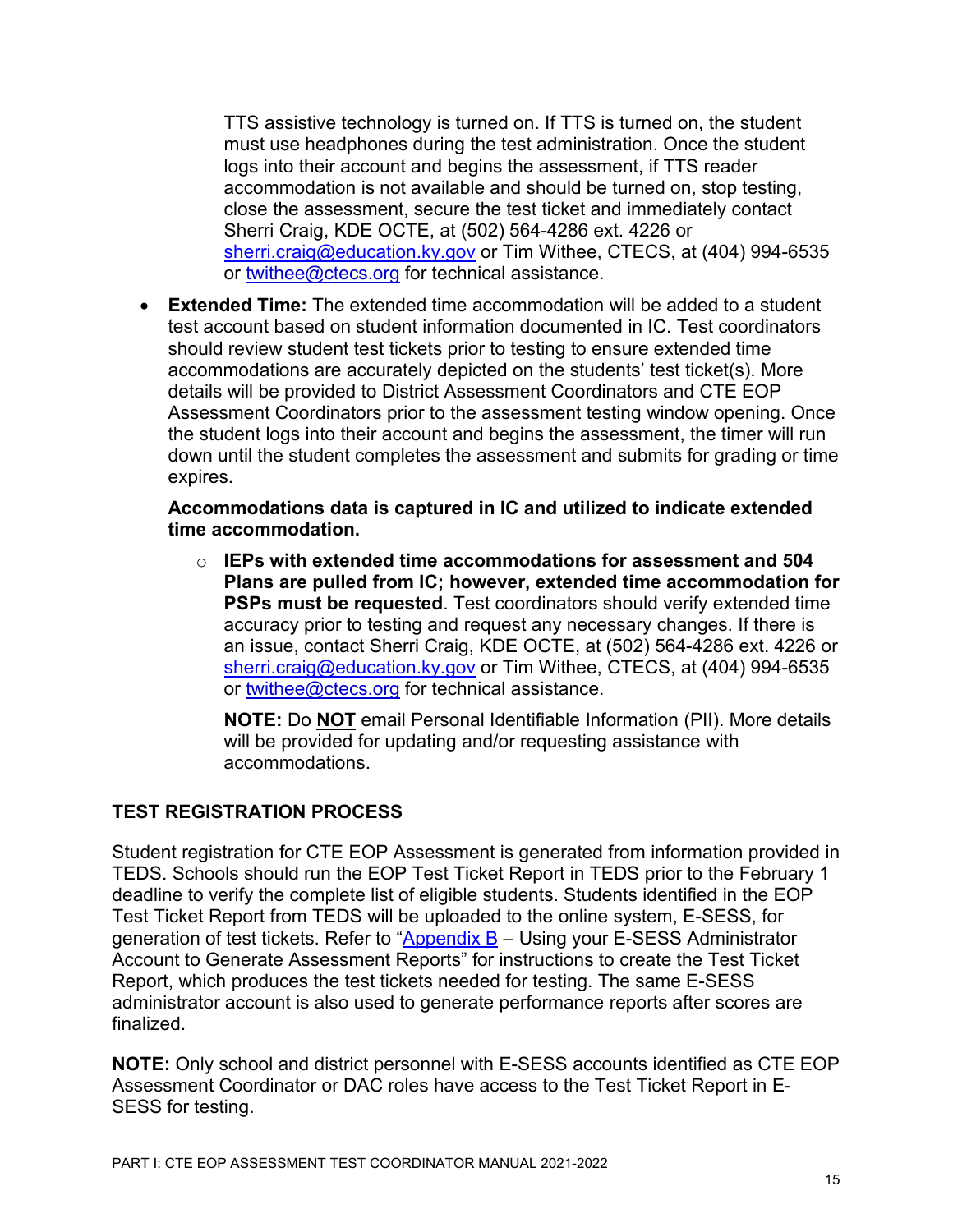# <span id="page-15-0"></span>**PART II: CTE EOP ASSESSMENT TEST ADMINISTRATOR MANUAL**

# <span id="page-15-1"></span>**TEST ADMINISTRATOR RESPONSIBILITIES**

The test administrator has responsibilities before, during and after the scheduled test to guarantee the integrity of the test administration and the testing materials. The test administrator must be a certified school employee.

# <span id="page-15-2"></span>**BEFORE THE TEST**

- Make sure classroom teachers are **NOT** proctoring students enrolled in the specific content area in which the CTE EOP Assessment is being administered. In other words, a teacher should **NOT** be proctoring their own students.
- Complete the required [703 KAR 5:080,](https://education.ky.gov/AA/distsupp/Documents/703%20KAR%205080%20Final.pdf) Administration Code for Kentucky's Educational Assessment Program and [703 KAR 5:070,](https://www.education.ky.gov/AA/distsupp/Documents/703_KAR_5070_DOC_INC_REF_OAA_April_2021.pdf) Inclusion of Special Populations in the State-Required Assessment and Accountability Programs trainings prior to administering the assessment. Refer to Assessment [Regulations Training](https://education.ky.gov/aa/distsupp/pages/admincode.aspx) on the [CTE EOP Assessment web page](https://education.ky.gov/CTE/endofprog/Pages/default.aspx) for more information at link [https://education.ky.gov/CTE/endofprog/Pages/default.aspx.](https://education.ky.gov/CTE/endofprog/Pages/default.aspx)
- Read and adhere to all instructions for test administration in the *CTE EOP Assessment Test Administrator Manual.* Also, refer to ["Appendix C](#page-31-0) – E-SESS Test Participant Log In and Navigation Instructions" and ["Appendix D](#page-35-0) – IT Tips and Solutions" for additional information. Contact your CTE EOP Assessment Test Coordinator with any questions.
- Know procedures for emergencies, testing irregularities (e.g., unscheduled fire drills, a student getting sick during testing, technology interruptions or outages) and testing allegations as set forth by your district. Contact your CTE EOP Assessment Test Coordinator with any questions. Maintain access to contact information for technical support, CTE EOP Assessment Coordinator and District Assessment Coordinator (DAC).
- Prepare the testing room and cover or remove any posters or materials on the walls and/or desks that might provide instruction or assistance to students.
- Obtain student roster and test tickets from your CTE EOP Assessment Test Coordinator who will verify student eligibility prior to testing.

**NOTE:** Be aware that test tickets are **secure materials** and shall be handled in compliance with the [703 KAR 5:080,](https://education.ky.gov/AA/distsupp/Documents/703%20KAR%205080%20Final.pdf) Administration Code for Kentucky's Educational Assessment Program and [703 KAR 5:070,](https://www.education.ky.gov/AA/distsupp/Documents/703_KAR_5070_DOC_INC_REF_OAA_April_2021.pdf) Inclusion of Special Populations in the State-Required Assessment and Accountability Programs regulations and trainings. **Failure to comply could result in a testing allegation.**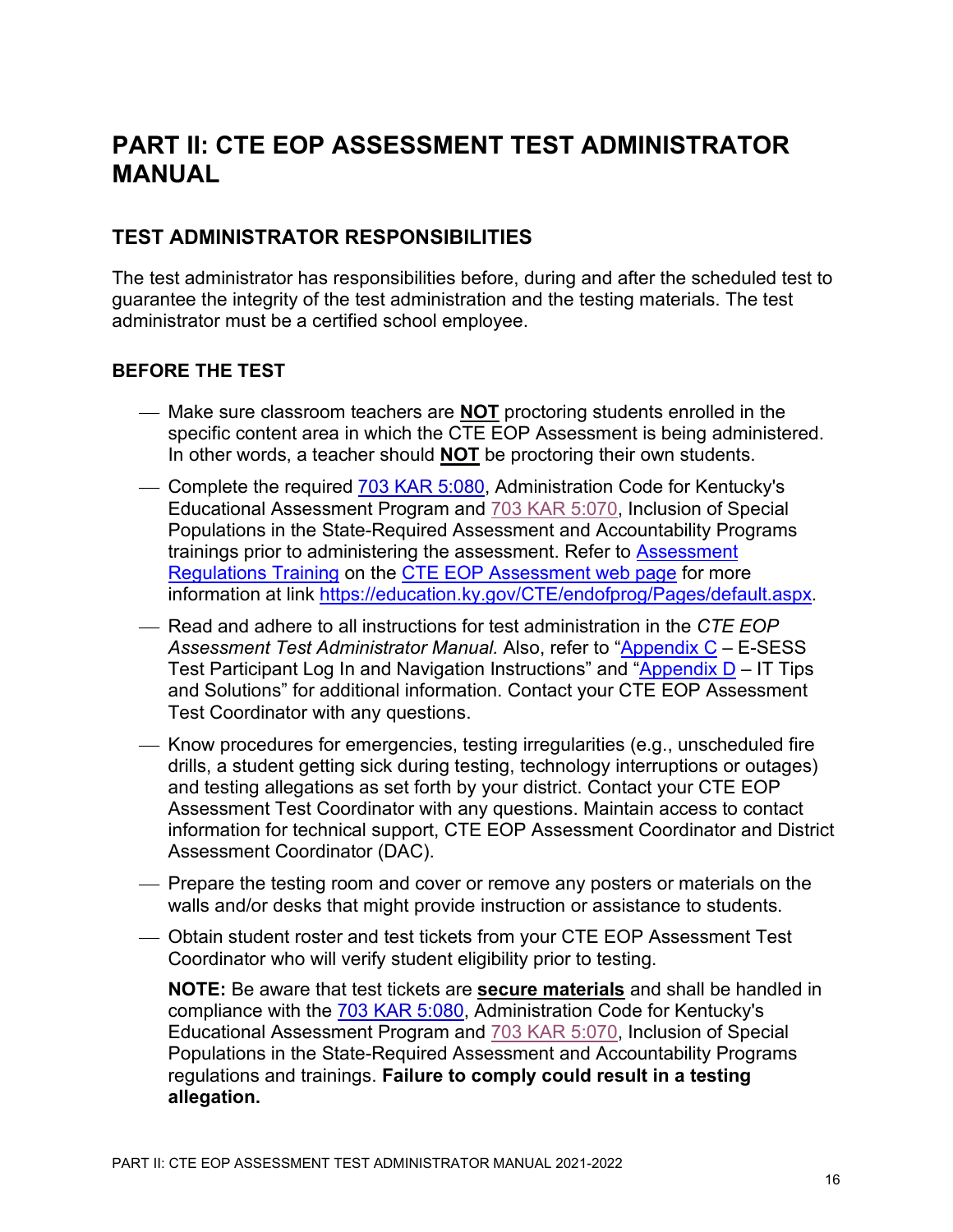- On the day of the test, ensure you have all necessary materials for test administration: CTE EOP Assessment Administration Manual, pencils, scratch paper (blank on both sides, lined or unlined), student roster, seating chart, permissible calculators (e.g., handheld calculator permitted under KDE [Calculator Policy,](https://education.ky.gov/AA/Assessments/Documents/Calculator%20Use%20Policy%20for%20State%20Testing.pdf) online calculator available within E-SESS) and test tickets.
- Electronic devices are strictly prohibited unless a student has an accommodation plan that allows a specific permissible device.
- No personal belongings are to be on desks or tabletops. Whenever possible, have students store backpacks and personal belongings in the rear of the testing room.
- Assessments should be administered in accordance with current health and safety guidance.

#### <span id="page-16-0"></span>**DURING THE TEST**

- Post a "Testing" sign on your classroom door.
- Follow the script in this test administration manual VERBATIM.
- Provide accommodations as outlined in student IEP, 504 Plan or PSP provided by your school's CTE EOP Assessment Test Coordinator.
- After the students log in to their test accounts and begin the assessment, verify students requiring extended time accommodations based on IEPs, 504 Plans or PSPs have five (5) hours indicated on their test timer. If extended time is not on the student's test timer, then immediately contact Sherri Craig, KDE OCTE, at (502) 564-4286 ext. 4226 or [sherri.craig@education.ky.gov](mailto:sherri.craig@education.ky.gov) or Tim Withee, CTECS, at (404) 994-6535 or [twithee@ctecs.org](mailto:twithee@ctecs.org) for technical assistance.
- Students shall **NOT** be left unattended in the test room and with test materials.
- Students shall **NOT** receive any assistance from anyone or use any other materials beyond those specified in this manual. No dictionaries, reference materials, or other instructional aides are allowed.
- Walk the room and actively monitor students during testing.
- Ensure that students do **NOT** open another web browser or any other computer programs during testing. If this is observed, report it to the CTE EOP Assessment Coordinator and/or DAC immediately following the testing session.
- Document any unusual conditions or situations that may affect students' scores.
- Be aware of remaining testing time and remind students as appropriate.
- **DISCLOSURE OF TEST CONTENT IS STRICTLY PROHIBITED. DO NOT** discuss, read, review, copy, reproduce and/or take notes on the assessment items or student responses.
- After each student completes their assessment, confirm their assessment successfully submitted in E-SESS, then collect their test ticket and scratch paper.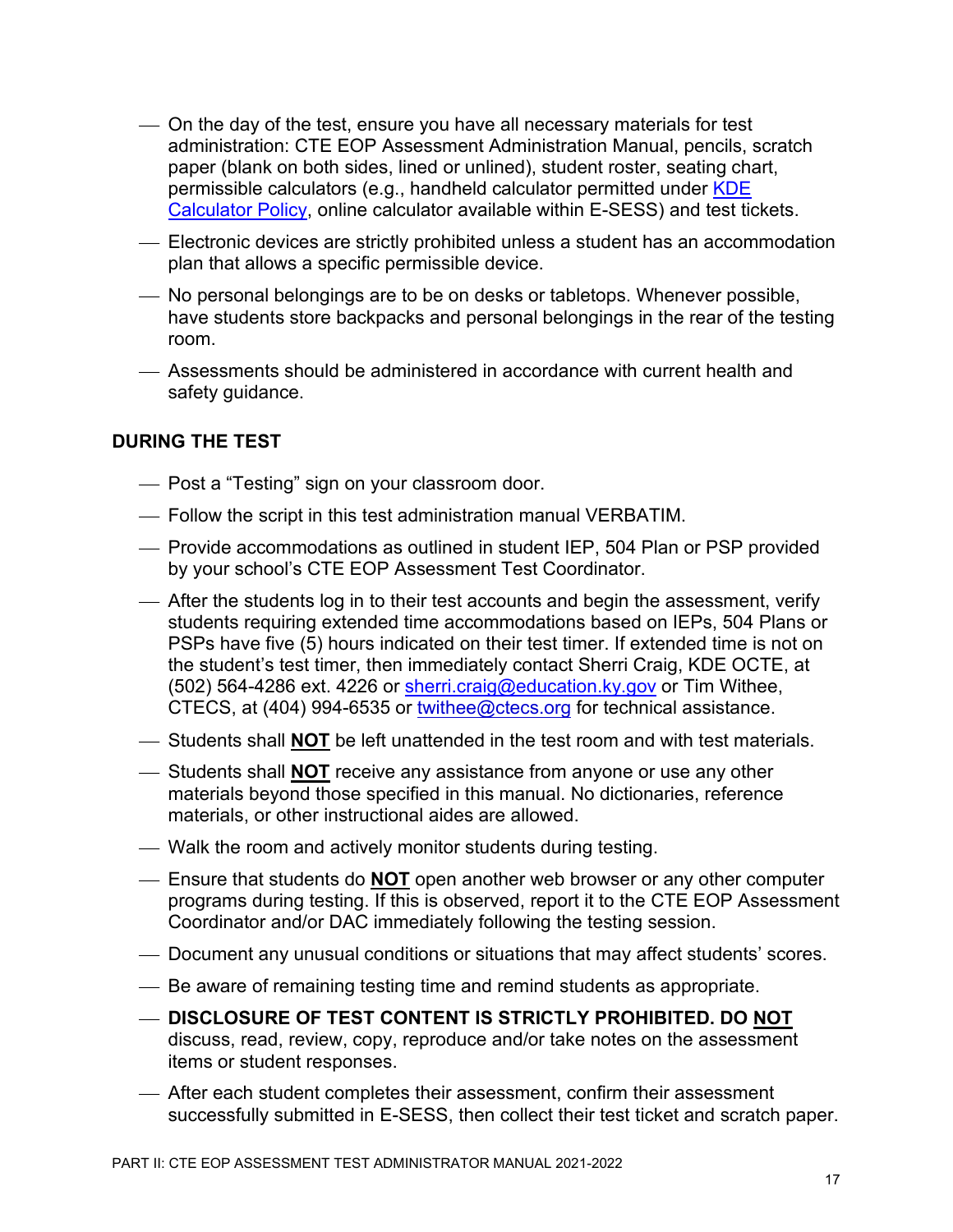# <span id="page-17-0"></span>**AFTER THE TEST**

- Ensure all scratch paper and student test tickets have been collected. Students are to leave the room with only their personal belongings.
- Follow your district/school's procedures for sorting test materials and return them to your school test coordinator as soon as possible, but no later than the end of the school day. All materials are secure documents and must **NOT** be left unsecured.
- Immediately report any test irregularities, testing allegations or breaches of security to your CTE EOP Assessment Test Coordinator and/or DAC.
- **Disclosure of assessment content is strictly prohibited.** Student responses are **NEVER** to be copied or disclosed. **Failure to comply could result in a testing allegation.** If any potential issues regarding an assessment item are identified and reported to you, report those to the CTE EOP Assessment Coordinator in accordance with the [Procedures for Reporting Concerns](#page-10-2)  [Regarding CTE EOP Assessment Items](#page-10-2) within this document and in accordance with the Administration Code for Kentucky's Educational Assessment Program.

#### <span id="page-17-1"></span>**ADMINISTRATION PROCEDURES**

This manual contains a description of the procedures to be used when administering the Career and Technical Education (CTE) End-of-Program (EOP) Assessment along with detailed instructions to read to students. Read and understand these instructions thoroughly before administering the test.

# **TESTING MATERIALS**

Only the following materials are allowed for CTE EOP Assessment:

- The Test Administrator Manual
- A computer for each student
- A student roster and seating chart
- Log in information test ticket for each student
- A supply of pencils with erasers
- Scratch paper (blank on both sides, lined or unlined)
- A calculator is permissible in accordance with the [KDE Calculator Policy](https://education.ky.gov/AA/Assessments/Documents/Calculator%20Use%20Policy%20for%20State%20Testing.pdf) **NOTE:** A calculator is also available within E-SESS.

#### **TEST SECURITY**

All testing personnel are bound by testing procedures and test security measures as outlined in the [Assessment Regulations Training](https://education.ky.gov/aa/distsupp/pages/admincode.aspx) in accordance with [703 KAR 5:080,](https://education.ky.gov/AA/distsupp/Documents/703%20KAR%205080%20Final.pdf) Administration Code for Kentucky's Educational Assessment Program and [703 KAR](https://www.education.ky.gov/AA/distsupp/Documents/703_KAR_5070_DOC_INC_REF_OAA_April_2021.pdf)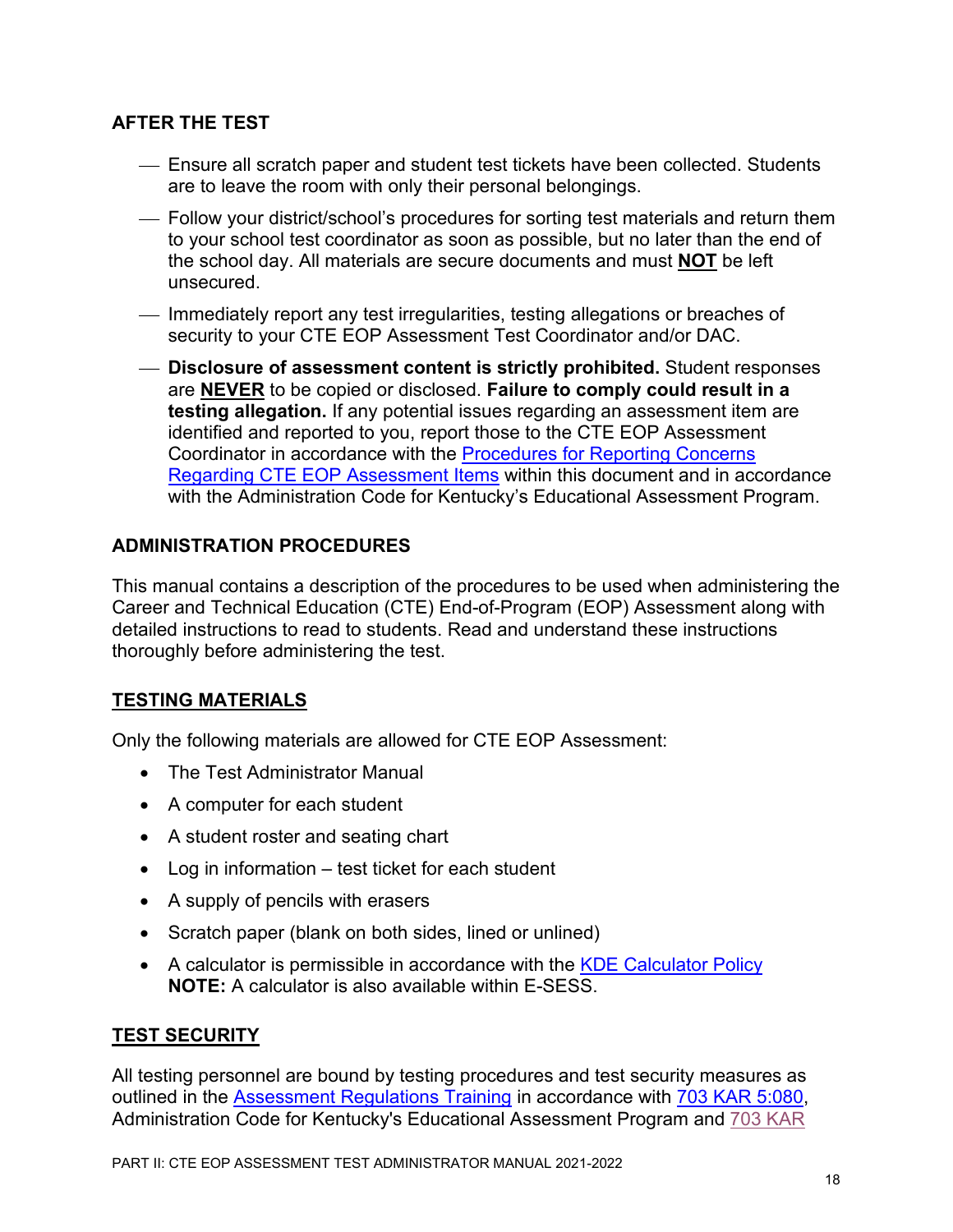[5:070,](https://www.education.ky.gov/AA/distsupp/Documents/703_KAR_5070_DOC_INC_REF_OAA_April_2021.pdf) Inclusion of Special Populations in the State-Required Assessment and Accountability Programs. The DAC or Principal of each school is responsible for providing complete training annually in test security and test administration for all school personnel involved in the administration of state assessments. The training session held before testing should include the [Assessment Regulations](https://education.ky.gov/aa/distsupp/pages/admincode.aspx) Training, review of these instructions, test security and individual responsibilities, such as distributing and collecting materials and checking to make certain that each student is working on the appropriate part of the test. Test tickets are secure materials and shall be handled in compliance with assessment regulations and trainings.

Disclosure of the assessment content is strictly prohibited. School officials, including test administrators and proctors, are not authorized to view the assessment content, make notes or copies of any assessment items. Only individuals providing required accommodations for students may view content of the assessment when reading to an individual student. Only the student listed on the test ticket is permitted to log into the student account. If any potential assessment issues are reported to you, then notify your CTE EOP Assessment Coordinator in accordance the [Procedures for Reporting](#page-10-2)  [Concerns Regarding CTE EOP Assessment Items](#page-10-2) within this document and in accordance with [703 KAR 5:080,](https://education.ky.gov/AA/distsupp/Documents/703%20KAR%205080%20Final.pdf) Administration Code for Kentucky's Educational Assessment Program. **Failure to comply could result in a testing allegation.**

# <span id="page-18-0"></span>**ADMINISTRATION PROCEDURES / TESTING ENVIRONMENT**

The CTE EOP Assessment Test Coordinator and Test Administrator Manuals are not considered secure documents and may be distributed to test administrators prior to the date of the test administration to allow test administrators/proctors to familiarize themselves with the testing instructions and script. Refer to "Appendix  $C - E$ -SESS Test Participant Log In and Navigation Instructions" and " $\Delta p$  and  $\Delta p$  – IT Tips and Solutions" for additional information.

2021-2022 CTE EOP Assessment will **only** be available **in-person** following the current health and safety guidance and **must be** proctored **in-person** pursuant to the [703 KAR](https://education.ky.gov/AA/distsupp/Documents/703%20KAR%205080%20Final.pdf)  [5:080,](https://education.ky.gov/AA/distsupp/Documents/703%20KAR%205080%20Final.pdf) Administration Code for Kentucky's Educational Assessment Program and [703](https://www.education.ky.gov/AA/distsupp/Documents/703_KAR_5070_DOC_INC_REF_OAA_April_2021.pdf)  [KAR 5:070,](https://www.education.ky.gov/AA/distsupp/Documents/703_KAR_5070_DOC_INC_REF_OAA_April_2021.pdf) Inclusion of Special Populations in the State-Required Assessment and Accountability Programs.

School test coordinators are to ensure an optimum testing environment is provided for each student taking a test. Trainings developed by the Office of Assessment and Accountability (OAA) provide specific instructions regarding what can be displayed on walls, workstations and other information that clearly defines what students can and cannot use during the test.

Because testing environments can affect student scores, the following guidelines are provided for planning favorable environments.

**Size of Testing Sessions:** Districts may decide the sizes of testing sessions, but smaller testing sessions (approximately 25-30 students) provide better testing conditions.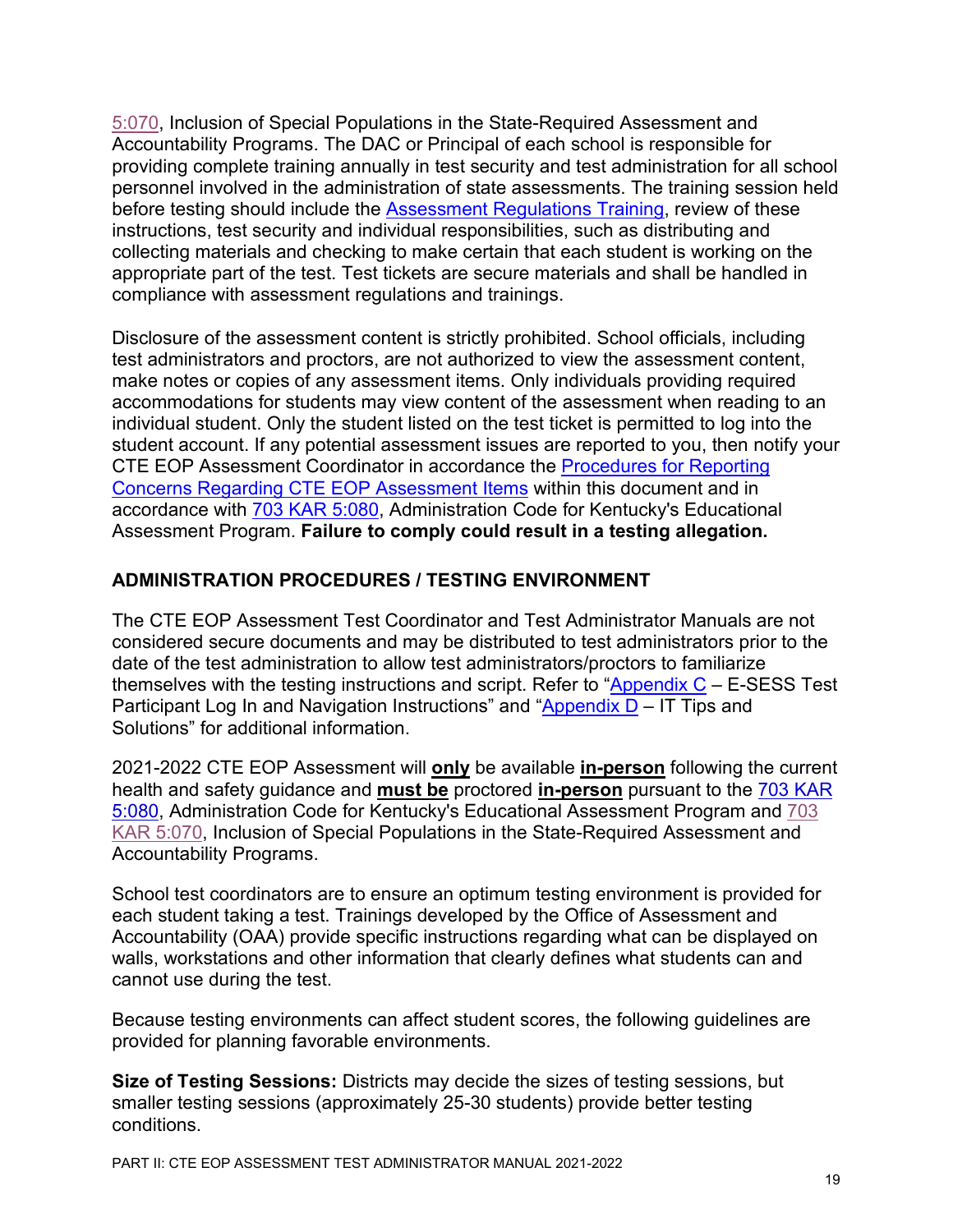**The Room:** A room that is free from distractions and has adequate light, ventilation and heating or air conditioning provides the most supportive conditions for students.

**Seating:** Seating must be arranged to minimize the possibility of students communicating with each other either verbally or visually. Each student should be provided with ample blank, front and back, scratch paper (lined or unlined), pencil and computer. The test coordinator/administrator must maintain a seating chart for each testing session to file with the DAC.

**When to Test:** The CTE EOP Assessment testing window is February 21 – March 31 of the current school year. Each school must plan and schedule the CTE EOP Assessment testing to be completed during their school's identified consecutive twoweek testing window within the assessment testing window. All CTE EOP Assessment testing must be completed by March 31.

**Personnel:** The assessment must be administered by the DAC, BAC, Principal, Counselor or a classroom teacher who does **NOT** teach the specific content area in which the CTE EOP Assessment is being administered. The test administrator must be a certified school employee. The proctor cannot be the teacher on record for the assessment being administered. If the test is being administered in large groups, at least one proctor should be provided for every group of 25-30 students. Test administrators and test proctors must circulate throughout the testing area while students are testing to make certain that students are completing the test as directed. At no time shall students be left in the testing room unsupervised by appropriate personnel.

**Helping Students:** All test administrators and proctors must maintain an impartial and professional attitude; in no case may students be given help with the test. Testing procedures should be made clear. Any questions about procedures for marking or correcting answers should be answered by repeating the appropriate sections of the instructions. If a student should ask a question about the test content or the choice of a response, permissible replies include *"Stay on task"* and *"Do your best."*

**Cheating:** Any instances of cheating should be handled in the least disruptive manner consistent with district and school policies. Assessments are to be terminated for students who cheat. Students who cheat will receive a failing score and be referred to the Principal and DAC for further appropriate action. All instances of cheating must be reported as a testing allegation.

**No Electronic Devices:** Students are **NOT** allowed to have cell phones or any other electronic device on the desk or accessible during the testing. Exceptions are made for IEP, 504 Plan, or PSP students under very specific, permissible circumstances.

**Students Who Finish Early:** Prior to testing, advise students to bring books or other reading materials to occupy their time if they finish early. These materials should **NOT** be on student desks while they are taking tests. Items for use after the assessment administration are to be stored away from the student work area and **NOT** accessible until testing materials have been collected, logged in and completion verified by the test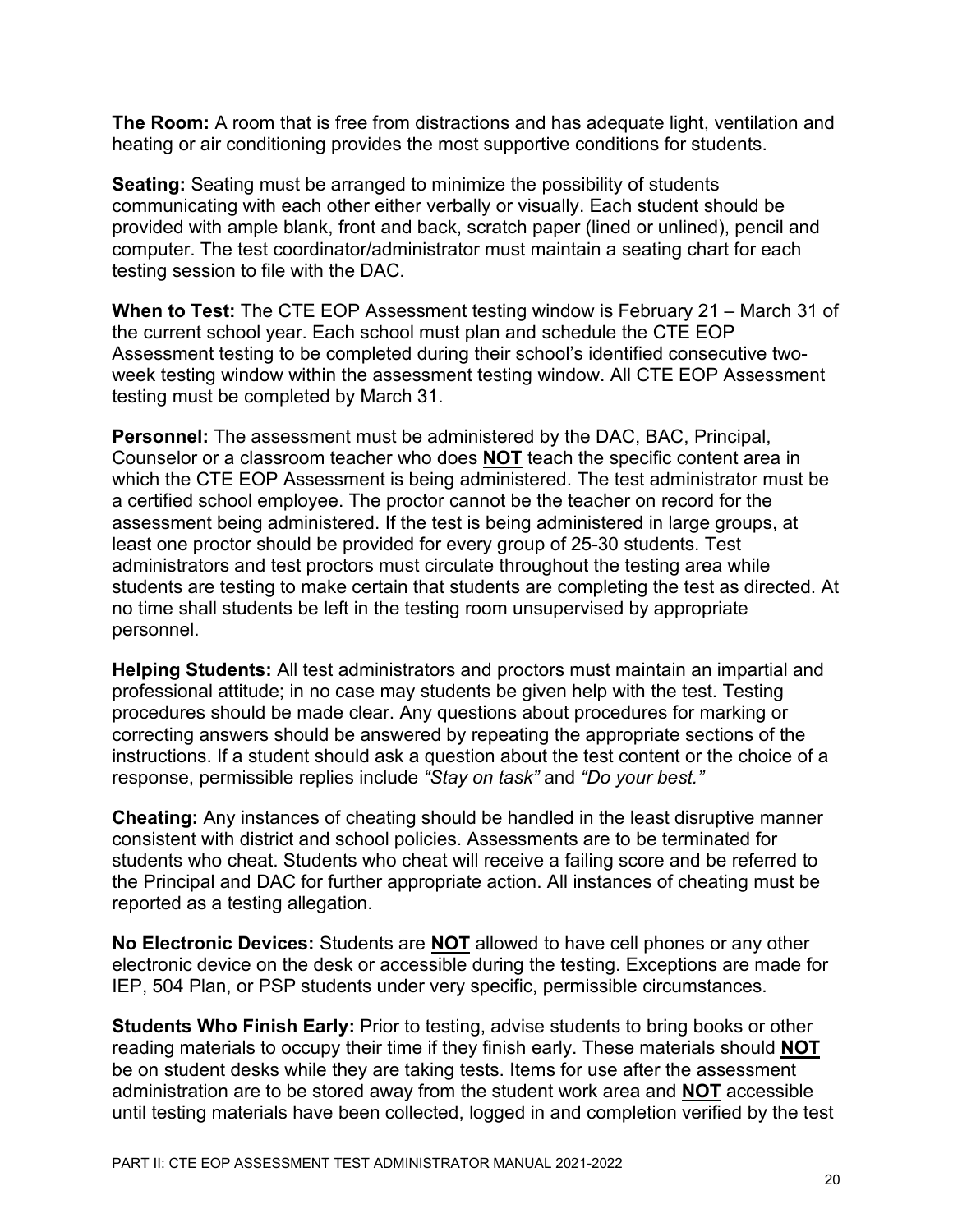administrator. After the administrator has confirmed submission of the assessment in E-SESS and all secure materials (e.g. test ticket, scratch paper) have been collected, students who finish early may be dismissed in a nondisruptive manner to return to class or designated area, if this can be done without disruption to other students who are testing.

**No Books, Dictionaries, Thesauruses, Notes or Other Aids:** No reference aids or materials may be accessible to students during the CTE EOP Assessment.

# **TESTING TIMES:**

- Allow 10-15 minutes for seating and instructions for the test.
- Allow 2 hours for completion of the test.

**NOTE:** Each assessment must be completed during a single uninterrupted testing session and students must **NOT** be given an opportunity to interact with their peers or to receive outside help prior to completing the test.

# **PROVIDING ADDITIONAL TIME**

Prior to testing, develop a plan for students who will need additional testing time to stay in the same location. Additional time will be given to students with an extended time accommodation indicated in their Individualized Education Plans (IEP), 504 Plans or Program Services Plans (PSP) based on information in IC. Under no circumstances may an individual test be given over multiple days or over multiple sessions.

# <span id="page-20-0"></span>**CTE EOP ASSESSMENT INSTRUCTIONS (Script)**

Verify attendance using the student roster provided by the CTE EOP Assessment Coordinator. Document room arrangement and attendance on a seating chart to be filed with the District Assessment Coordinator (DAC).

When all students are quietly seated at their computer station with pencils, erasers, and scratch paper (blank on both sides, lined or unlined):

**SAY** You are here to take the Career and Technical Education (CTE) End-of-Program (EOP) Assessment for articulated credit. The assessment is administered through an online testing system, E-SESS.

If you have any questions as we go through the instructions, please raise your hand.

- **SAY** There are a few items we need to cover to help ensure a smooth testing experience. Please listen carefully.
	- You can increase the font and picture size by using CTRL +, to make the font and picture size smaller use CTRL -.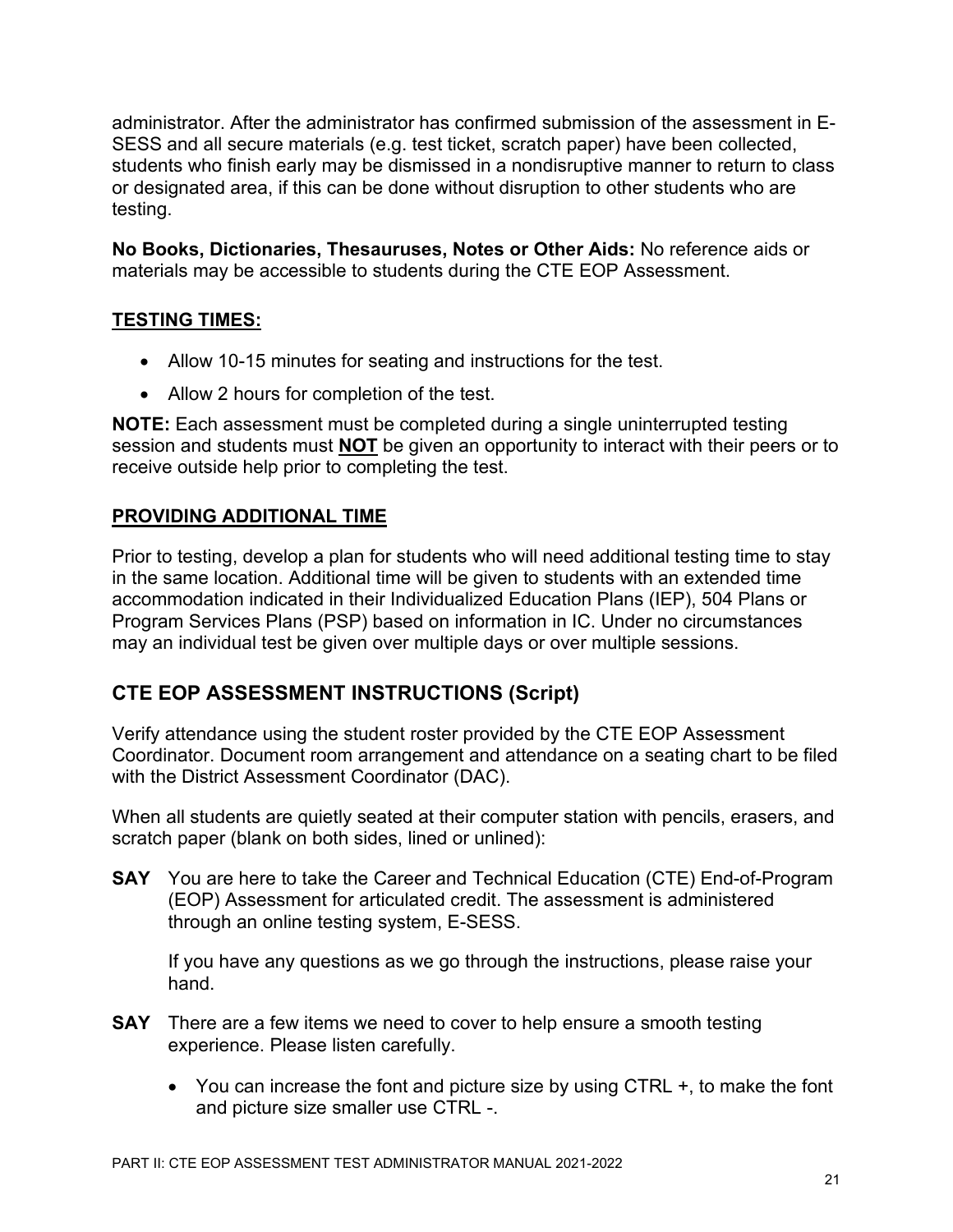- A calculator is available within E-SESS by selecting the "Show calculator" button. Only a permissible calculator may be used.
- Remember to click the "Next Item" button after answering each question.
- If you want to go back to a question at the end of the assessment, remember to mark the box labeled "Mark for Review." These questions will be highlighted in blue in the summary page at the end of the assessment.
- When you have completed the assessment, a screen will show all the questions and answers you plan to submit. Review the summary and look for any questions in red. Those are the questions you have not yet answered. You may also select the "Show unanswered" button.

I will now distribute the test tickets. **DO NOT** log in until you are told to do so.

- **DO** Distribute the test tickets and confirm the student name and assessment name listed on the test tickets are accurate for each student.
- **SAY** You should have a test ticket, scratch paper and a pencil on your desk; there should **NOT** be any other materials on your workstation. Is anyone missing their test ticket, scratch paper or pencil?
- **DO** Ensure all students have the necessary testing items.
- **SAY** Verify your name and assessment name are accurate on your test ticket.
- **DO** Ensure all students have the correct test ticket.
- **SAY** There are 120 questions and you will have 2 hours to complete this assessment. There is a timer on your screen that will tell you how much time is left. When the timer expires, your assessment will be automatically submitted.

If you finish testing early and have reviewed your answers, you can submit your assessment by clicking the "Submit for Grading" button.

Once you have submitted your assessment, raise your hand and I will pick up your test ticket, scratch paper and confirm that you have properly submitted the assessment on the computer.

After I have collected your assessment materials, you may read any materials you have brought with you. However, due to test security, please do not talk and disturb others.

Are there any questions?

**DO** Answer any questions.

**NOTE:** Students will have up to 2 hours regular time to test; however, students with extended time accommodations will have up to 5 hours to complete the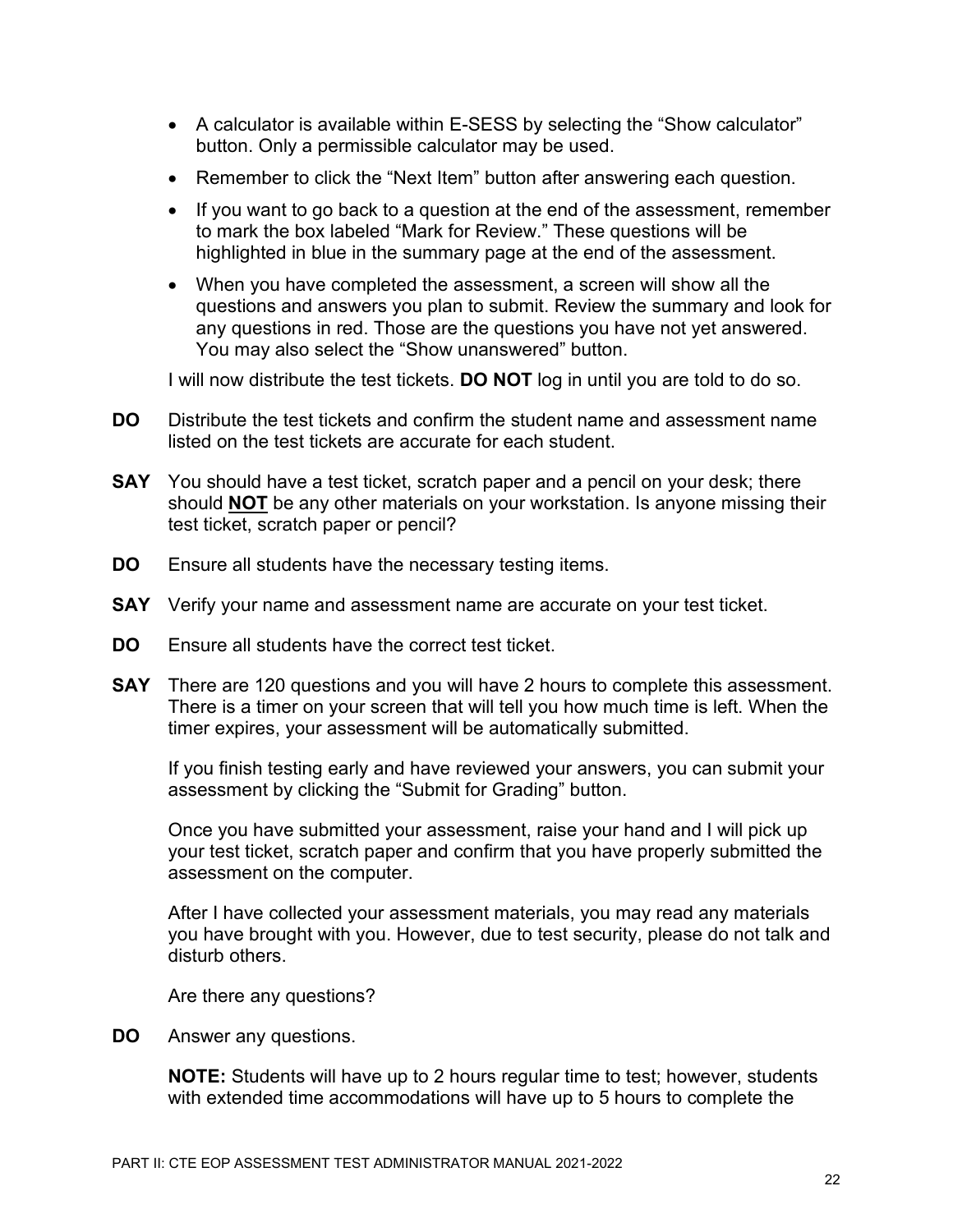assessment. Prior arrangements must be made to ensure students have adequate time to complete the assessment in a single testing session.

**SAY** By logging into this assessment, you are agreeing to maintain the security and integrity of this assessment by not discussing or disclosing the content of the assessment.

Are there any questions?

- **DO** Answer any questions.
- **SAY** You may now log in and begin your assessment.

Approximate Start Time: <br>
Approximate Stop Time:

**DO** Ensure students requiring additional time as indicated in their IEP, 504 Plan or PSP have five (5) hours on their test timer. If the extended time is not displayed accurately immediately contact Sherri Craig, KDE OCTE, at (502) 564-4286 ext. 4226 or [sherri.craig@education.ky.gov](mailto:sherri.craig@education.ky.gov) or Tim Withee, CTECS, at (404) 994-6535 or [twithee@ctecs.org](mailto:twithee@ctecs.org) for technical assistance.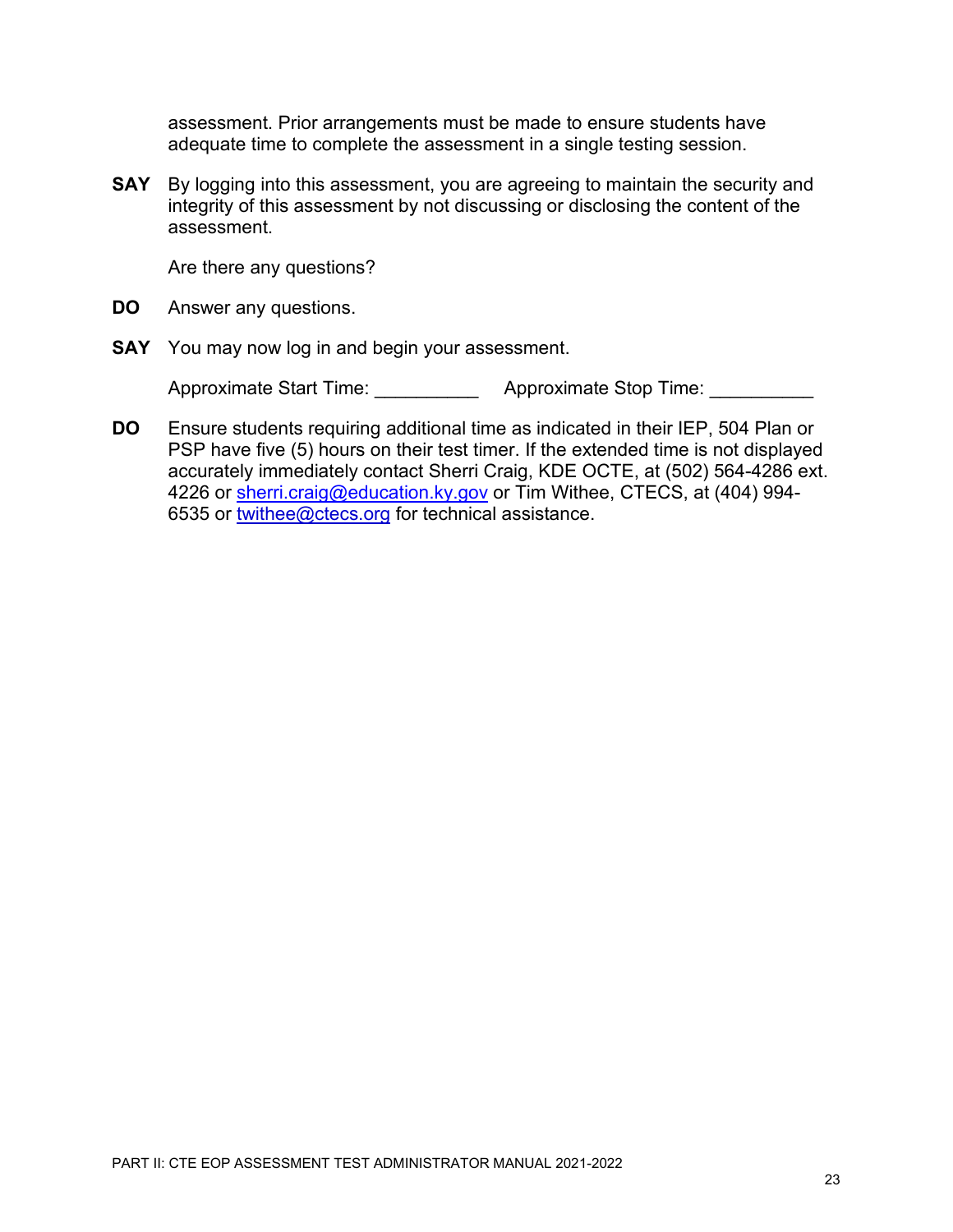# <span id="page-23-0"></span>**APPENDIX A**

# <span id="page-23-1"></span>**CTE END-OF-PROGRAM (EOP) ASSESSMENT ONLINE IT REQUIREMENTS**

# <span id="page-23-2"></span>**TECHNICAL SPECIFICATIONS**

CTE EOP Assessments are administered using the online assessment system, E-SESS, through Pitsco Education. Please review the following technical specifications provided by Pitsco Education, Career and Technical Education Consortium of States (CTECS) and Kentucky Department of Education (KDE) to ensure a smooth testing experience. District Assessment Coordinators (DAC), Building Assessment Coordinators (BAC) and Principals should communicate with Building and District Technology Coordinators to confirm all guidelines in this document are addressed.

**Browser:** The testing program is supported in Chrome, Edge, Firefox and Safari.

#### **KDE Specific Browser Update:**

- **Firefox or Chrome are preferred on Mac OS. An issue has been reported with Safari in the past.**
- **Chrome is preferred on Windows.**

Other browsers beyond what is listed above may work, but the specified browsers are the only versions actively tested and supported. We will try to help with any other browsers or older versions but offer no guarantees. Bandwidth may be an issue if it's not "dedicated." A school may have 5 T1s, but if they have 50 students in the library streaming videos, the entire pipe is going to be used. The bandwidth estimation of this requirement is based on 150-200 students simultaneously taking the assessment on a dedicated T1 and experiencing no delays.

**Reporting:** In some cases, in-browser reports are augmented with spreadsheet and/or PDF documents. Excel (or compatible) and a PDF reader (such as Acrobat Reader) are optional, but not required.

**Audio:** Using the audio feature requires additional bandwidth; you may notice slower response times during testing. CTECS recommends using wired computer internet connections. Audio is played using HTML 5 technology.

**Display Properties:** The testing program is best viewed at 1024 x 768 display resolution or higher. It will work at 800 x 600.

**Memory:** There are no specific requirements for the CPU, RAM, etc. If the machine will run the browser, the E-SESS application will run.

**Proxy Server Settings:** Make sure that the proxy server will not cache Techfluency.org. Responses must be sent directly to the E-SESS server. Do not begin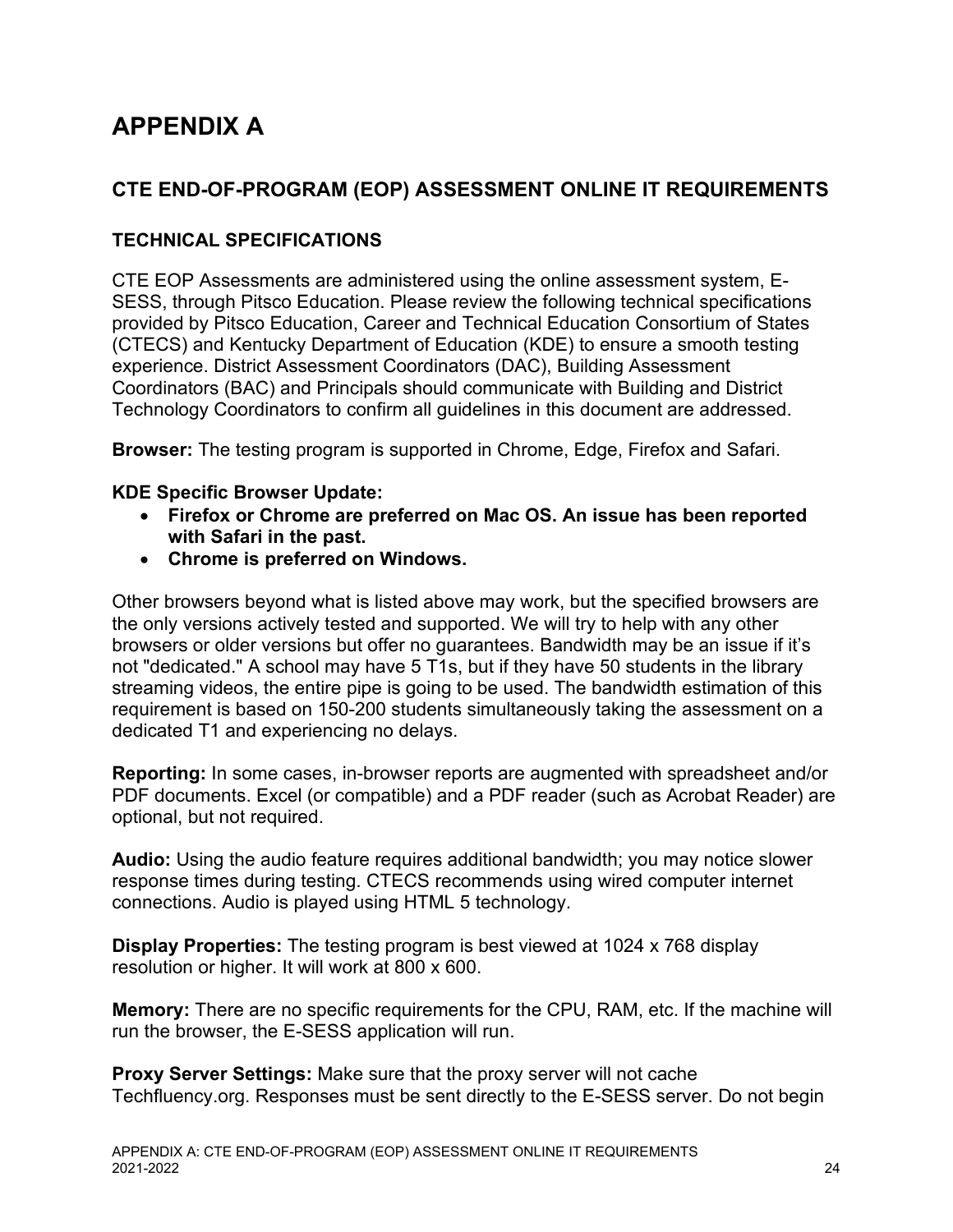testing students until proxy server settings allow communication to flow to and from E-SESS. **Otherwise, the students will finish the test and receive a 0 score.**

**Be sure to take the sample test (refer to next section) to test your devices and system.** The timer (clock) should display correctly on the screen; if not, there is a problem and students cannot test until it is resolved.

**Sample Test:** Access the sample test at each location before students begin testing. This ensures that there are no proxy servers preventing access to the site, no software packages preventing cookies/sessions from being stored, etc. The sample test may be accessed multiple times by individual users.

#### **To access the sample CTE EOP Assessment test:**

- 1. Go to [www.techfluency.org/esess/](http://www.techfluency.org/esess/)
- 2. Make the following entries into the four blanks:

Organization: KYEOP First Name: Sample Last Name: Sample Password: Sample

| Organization      |                                                                                                                      |
|-------------------|----------------------------------------------------------------------------------------------------------------------|
| <b>First Name</b> |                                                                                                                      |
| Last Name         |                                                                                                                      |
| Password          |                                                                                                                      |
|                   | →] Log In                                                                                                            |
|                   | Need help? Look at the <b>Participant Guide</b> for a visual<br>orientation to the participant assessment interface. |

- 3. Click **Log In**.
- 4. Click **Continue**.
- 5. Click **Begin**.

**NOTE:** At least one graphic should be visible, and the timer should be visible and clearly readable throughout the test.

**Firewalls and server settings:** Ensure **www.techfluency.org** and any subdomains are not blocked.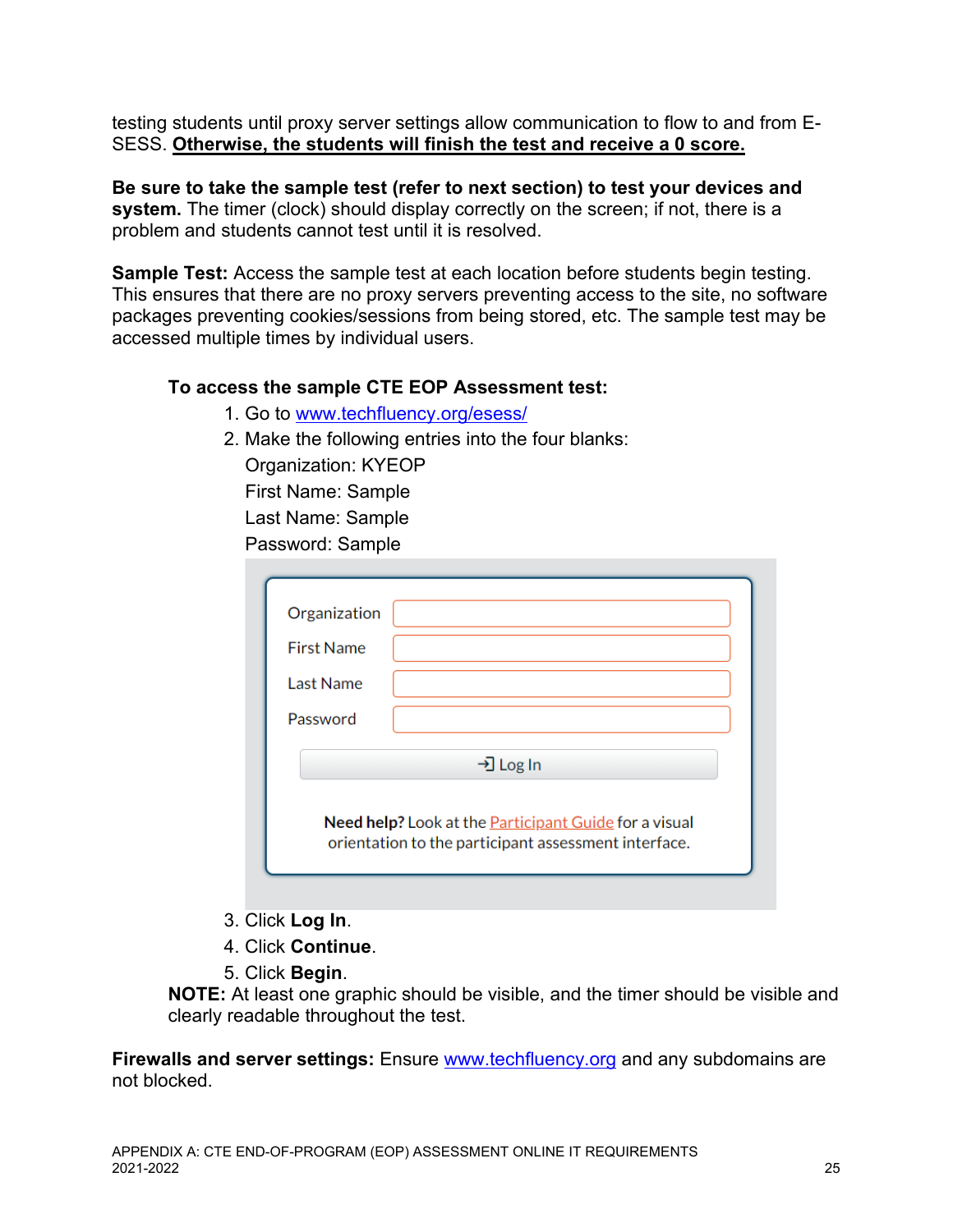The only exception will be images and audio (text-to-speech feature) used on the tests. The images are hosted on Amazon's S3 servers. Server name: media.techfluency.org

Add Server name: ["techfluency.org"](http://www.techfluency.org/) to the permit lists on the firewalls, internet filters and proxies.

# **District Guidelines for Network Activity Moratorium During Online Testing:**

The following is a list of recommended best practices for district technology personnel to have in place during scheduled online testing windows in their district.

Use of these recommendations will greatly improve the testing experience for the students and reduce or eliminate possible activity that could impede the online testing system. These guidelines apply to all online tests. They were specifically designed to focus on best practices and lessons learned from past testing sessions.

# **Most Importantly:**

Communicate with the DAC or ATC Principal to make sure you have these guidelines in place to meet their scheduled tests.

# **During Testing Windows:**

- 1. Disable wireless guest networks
- 2. If a district has routers within their LAN, establish QOS rules to prioritize access to testing sites
- 3. Whitelist testing sites ["techfluency.org"](http://www.techfluency.org/) (Proxy/Internet Filter)
- 4. Restrict or ban certain network activity during testing window. This should include:
	- a. Video streaming (YouTube, Discovery, Netflix, Hulu, Hudi, etc.)
	- b. Audio streaming (Pandora, iHeartRadio, Slacker, etc.)
	- c. Large data moves or backup/restoration projects
	- d. Alterations to LAN network equipment
	- e. Removal or additions to network LAN
	- f. System updates (OS Updates, Patches, Software Updates, etc.). These should be rescheduled, after the testing window
	- g. App updates or downloads. These should be scheduled for after the testing window
	- h. Video conferencing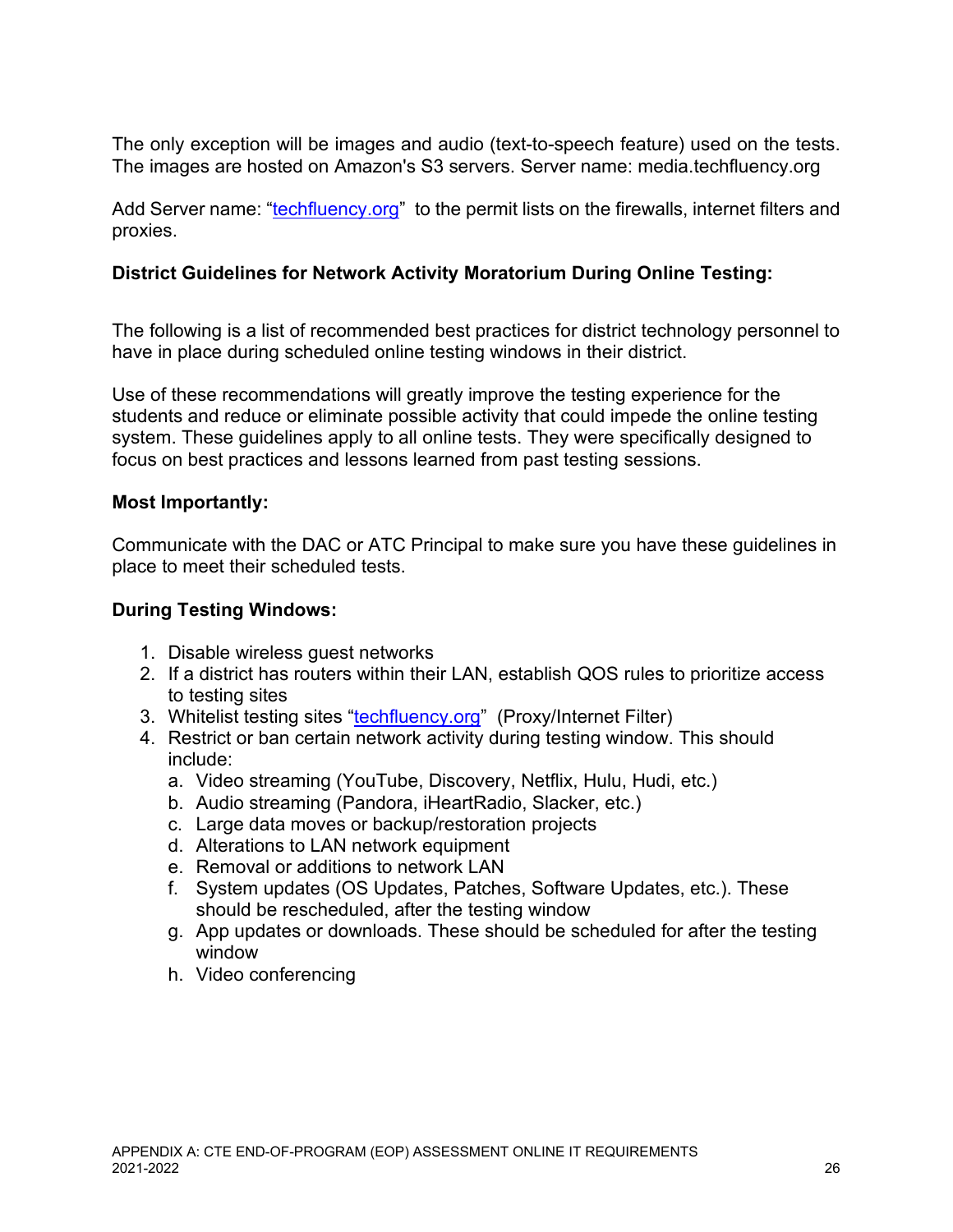# <span id="page-26-0"></span>**APPENDIX B**

# <span id="page-26-1"></span>**USING YOUR E-SESS ADMINISTRATOR ACCOUNT TO GENERATE ASSESSMENT REPORTS**

Once administrator accounts are created in E‐SESS, the CTE EOP Assessment Coordinator, DAC and CTE EOP Assessment Report User accounts will receive an e‐ mail message from Pitsco Education [\(esess@pitsco.com\)](mailto:esess@pitsco.com) with the Test Site Administrator account information.

- The CTE EOP Assessment Test Coordinator account is the primary contact at the school site. Test Coordinators will access E‐SESS, the online testing system, to view and print student assessment log in information (test tickets) and summative reports.
- The DAC account will have access to each school within their district, including student assessment log in information (test tickets) and summative reports.
- CTE EOP Assessment Report User account will have access to their school level or district level summative reports only.

**NOTE:** Be aware log in credentials are considered secure information and shall **NOT** be shared with others in your school or district. The CTE EOP Assessment Test Coordinator and DAC are accountable for maintaining security of the online system. **Failure to comply could result in a testing allegation.** 

Prior to the day of the testing, the CTE EOP Assessment Test Coordinator will access E‐SESS and generate the Test Ticket Report. This report contains test tickets for each registered student. Once the report is generated, the Test Coordinator will be able to view, print and distribute the test tickets appropriately.

**NOTE:** Do **NOT** wait until the day of testing to review and prepare the test tickets; however, the test tickets shall **NOT** be distributed prior to the day of testing.

**Be aware test tickets are secure materials and shall be handled in compliance with the** [703 KAR 5:080,](https://education.ky.gov/AA/distsupp/Documents/703%20KAR%205080%20Final.pdf) Administration Code for Kentucky's Educational Assessment Program and [703 KAR 5:070,](https://www.education.ky.gov/AA/distsupp/Documents/703_KAR_5070_DOC_INC_REF_OAA_April_2021.pdf) Inclusion of Special Populations in the State-Required Assessment and Accountability Programs regulations and trainings**. Failure to comply could result in a testing allegation.** 

After the assessment testing window closes on March 31, the DAC, CTE EOP Assessment Coordinator and Report Users will be notified when the following summative assessment reports are available:

- Assessment Enrollment Report
- Assessment Statistics
- Assessment Statistics Summary
- Grade Report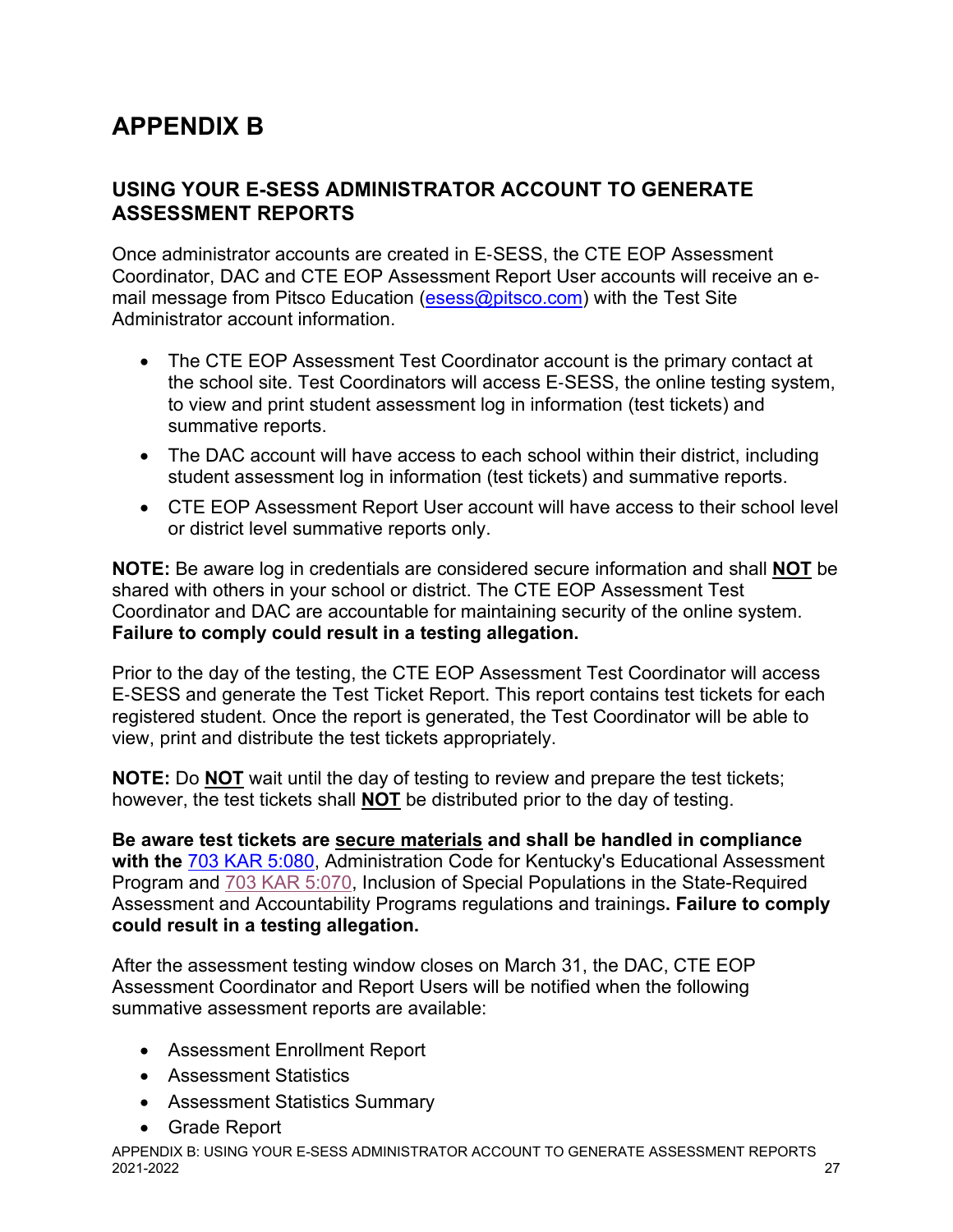- Participant Information Report
- Standards Performance Report
- Standards Performance Summary with Graph Report

#### <span id="page-27-0"></span>**NOTES/TIPS**

- Only registered user accounts have access to the administrative menu items covered in this manual.
- The words "participant" and "student" are interchangeable in the E-SESS software and this manual.
- Use CTRL+F to search the manual for specific words/phrases.
- Contact KDE, Office of Career and Technical Education (OCTE), or the Career and Technical Education Consortium of States (CTECS) when you require technical assistance related to CTE EOP Assessment administration.

#### **Steps to Log in to Your District / School E-SESS Administrator Account**

- 1. Follow the link provided in the e‐mail message. [\(http://www.techfluency.org/esess/Admin\)](http://www.techfluency.org/esess/Admin)
- 2. Enter your school email address in the Username field.
- 3. Enter your password in the Password field. Refer to instructions provided by Pitsco Education.
- 4. Click the Log In button. The Administrative Menu will be displayed.

| $\Box$ E-SESS | Administrator Login                                                                                                                                                                                            | <b>PITSCO</b> |
|---------------|----------------------------------------------------------------------------------------------------------------------------------------------------------------------------------------------------------------|---------------|
|               |                                                                                                                                                                                                                |               |
|               |                                                                                                                                                                                                                |               |
|               |                                                                                                                                                                                                                |               |
|               | User Name                                                                                                                                                                                                      |               |
|               | Password<br>Log In                                                                                                                                                                                             |               |
|               |                                                                                                                                                                                                                |               |
|               |                                                                                                                                                                                                                |               |
|               |                                                                                                                                                                                                                |               |
|               |                                                                                                                                                                                                                |               |
|               | Contact · Email: esess@pitsco.com · Phone: 866-277-5061<br>@2002-2021 Pitsco Education, LLC. All rights reserved. By honoring our copyright, you enable us to invest in research for education. Privacy Policy |               |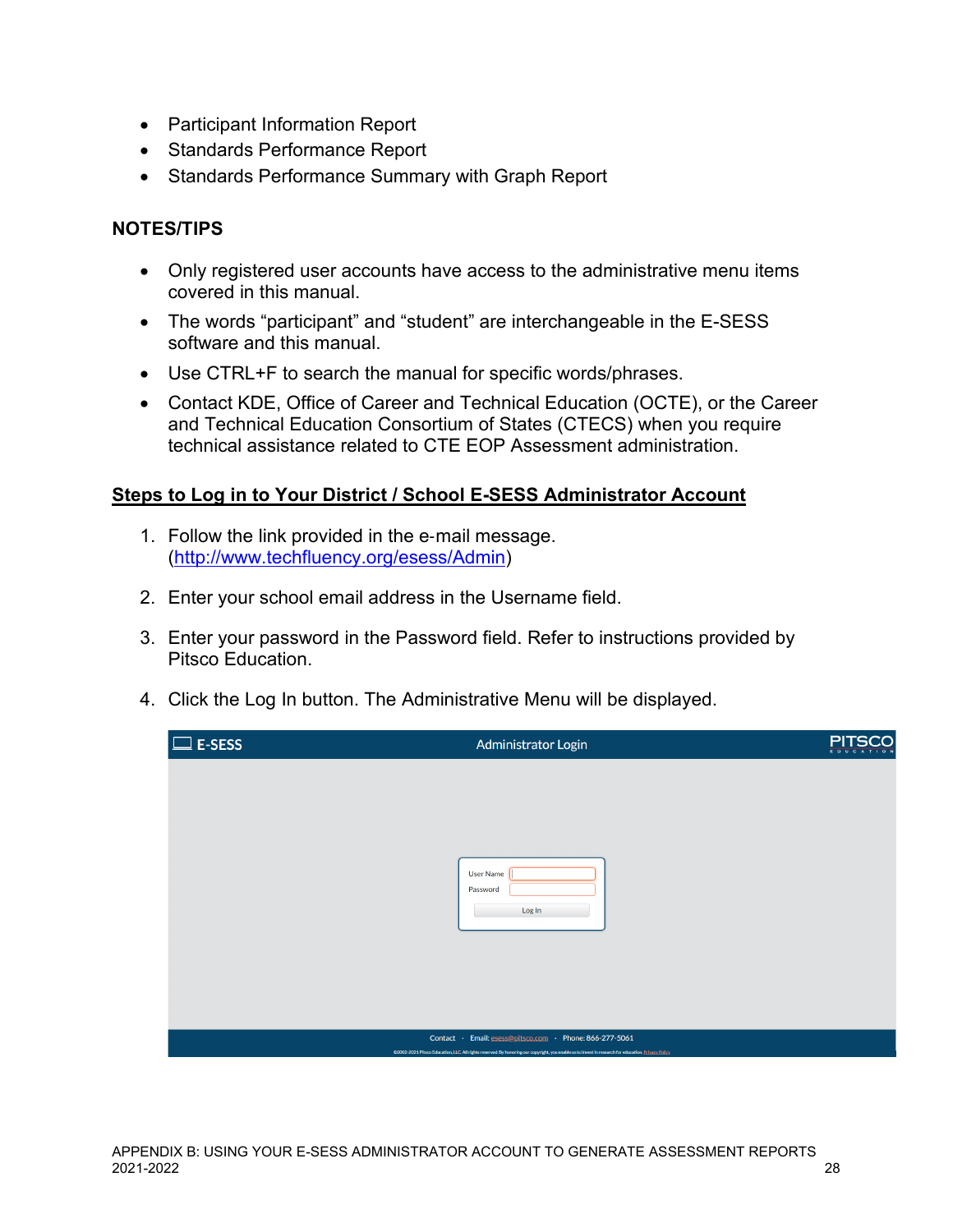# **Administrative Menu**

The menu provides access to participants, reports and the Help menu.



# **Steps to Print Test Tickets Using the Test Ticket Report**

Prior to the day of the test, the CTE EOP Assessment Coordinator will access E‐SESS and generate the Test Tickets Report. This report contains the test tickets for each registered student to log in and take their assessment. Once the report is generated, the CTE EOP Assessment Coordinator will be able to view or print the report and distribute the test tickets appropriately. Prior to testing, the CTE EOP Assessment Coordinator should review the test tickets and verify accommodation(s) (e.g., extended time, reader) are accurate, if applicable.

- The Test Ticket Report generates an alphabetical, block‐format list of participant names and passwords. The report is designed to be printed. The report can be filtered by school name and assessment name.
- Each log in information block (e.g., test ticket) can be cut out and distributed to the test administrators/proctors.
- Do **NOT** distribute test tickets prior to the day of testing. The test tickets are **secure test materials.**
- For assistance, contact Sherri Craig, KDE OCTE, at (502) 564-4286 ext. 4226 or [sherri.craig@education.ky.gov](mailto:sherri.craig@education.ky.gov) or Tim Withee, CTECS, at (404) 994-6535 or [twithee@ctecs.org.](mailto:twithee@ctecs.org)

# **IMPORTANT NOTES**

• **Be aware that test tickets are secure materials and shall be handled in compliance with the** [703 KAR 5:080,](https://education.ky.gov/AA/distsupp/Documents/703%20KAR%205080%20Final.pdf) Administration Code for Kentucky's Educational Assessment Program and [703 KAR 5:070,](https://www.education.ky.gov/AA/distsupp/Documents/703_KAR_5070_DOC_INC_REF_OAA_April_2021.pdf) Inclusion of Special Populations in the State-Required Assessment and Accountability Programs regulations and trainings**. Failure to comply could result in a testing allegation.**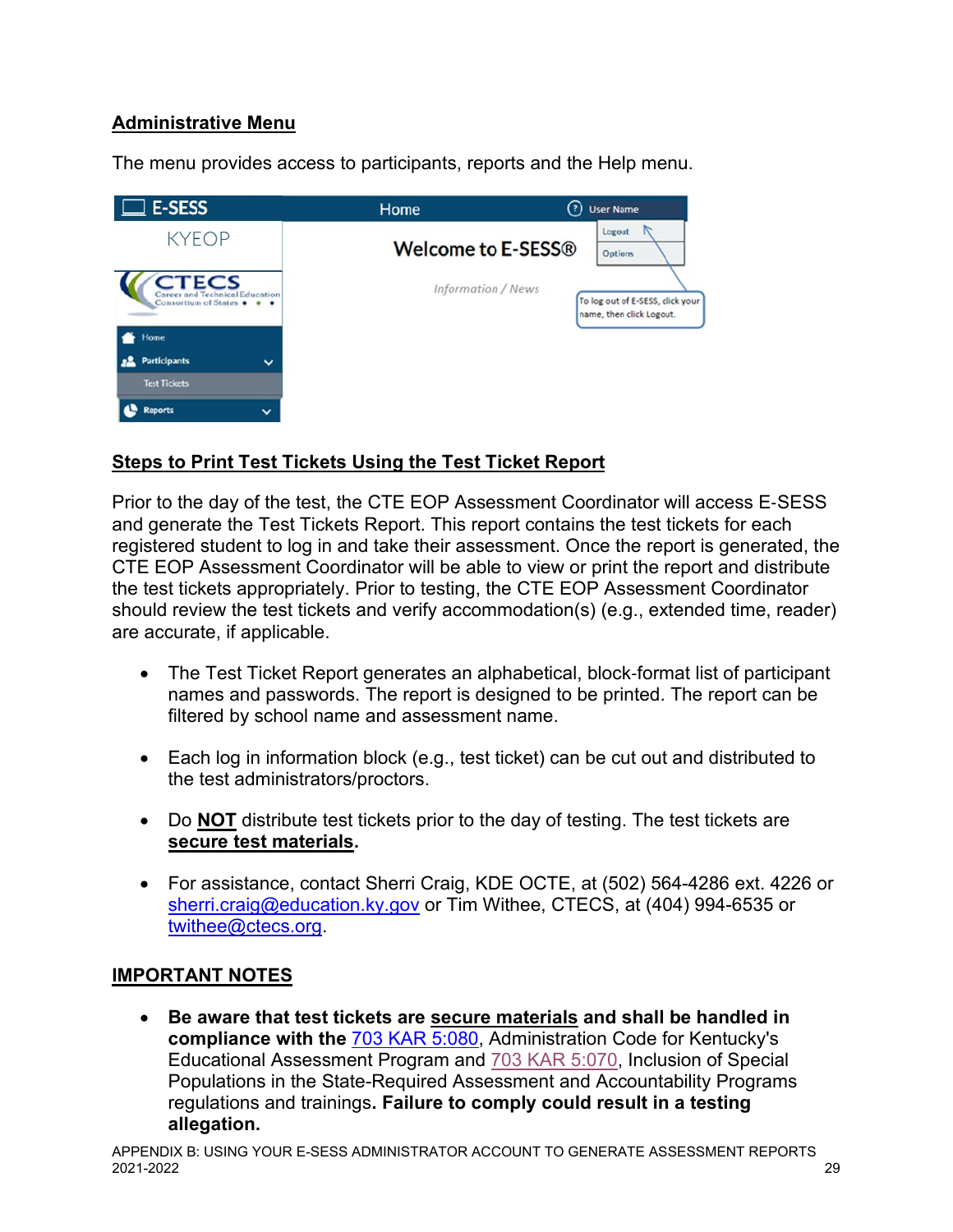• The CTE EOP Assessment Test Coordinator and DAC are accountable for maintaining security of the online system. Failure to comply could result in a testing allegation.

# **To use the Test Tickets Report**

This report can be generated by school name, assessment name and other report filters. If no filters are used, the default Test Ticket Report lists all participants for a given organization.

1. Select the Test Tickets Report from the Participant menu. The Test Tickets Report filters displays.

|                                                                                                                                                                                                                                                                                                                                                                                                                                                                                                                                         | <b>Test Tickets</b>   | $\left( 3\right)$ | USER NAME >       |
|-----------------------------------------------------------------------------------------------------------------------------------------------------------------------------------------------------------------------------------------------------------------------------------------------------------------------------------------------------------------------------------------------------------------------------------------------------------------------------------------------------------------------------------------|-----------------------|-------------------|-------------------|
|                                                                                                                                                                                                                                                                                                                                                                                                                                                                                                                                         | <b>Filters</b>        |                   | Show test tickets |
| <b>Assessments</b><br>Accounting<br><b>Administrative Support</b><br>Ag Power Structured Tech Systems<br>Agribiotechnology<br>Agribusiness<br><b>Allied Health</b><br>▼<br>$\Box$ Only include accounts with assessments<br><b>Other Filters</b><br>+ Search by Enrollment Date<br>+ Search by Start Date<br>+ Search by Last Name<br>+ Search by CTECS Number<br>+ Search by District Name<br>+ Search by Education Level<br>+ Search by Extended Time<br>+ Search by Federal Indicator<br>+ Search by School Name<br>+ Search by SSID |                       |                   |                   |
|                                                                                                                                                                                                                                                                                                                                                                                                                                                                                                                                         | <b>Report Content</b> |                   |                   |
| Page break on<br>$\pmb{\mathrm{v}}$<br>Cards per page: 12 ▼<br>$\Box$ Include assessment names<br>■ Truncate assessment list if it's too long<br>$\bigcirc$ Print separate cards for each assessment                                                                                                                                                                                                                                                                                                                                    |                       |                   |                   |

- 2. Filter the report.
	- a. Click the + to expand the filter.
	- b. Click the drop-down arrows to set the range.
- 3. The "**Page break** on" drop-down enables the report to insert a page break on designated demographic (for example, "Search by Last Name"). The log in cards are then grouped by that demographic; each new demographic prints on a new page with a header listing the demographic.
- 4. Click the **Show Test Tickets** button. A filtered Test Tickets Report displays.
- 5. Print or save the report as a .pdf by following one of the steps below.

APPENDIX B: USING YOUR E-SESS ADMINISTRATOR ACCOUNT TO GENERATE ASSESSMENT REPORTS<br>2021-2022 2021-2022 30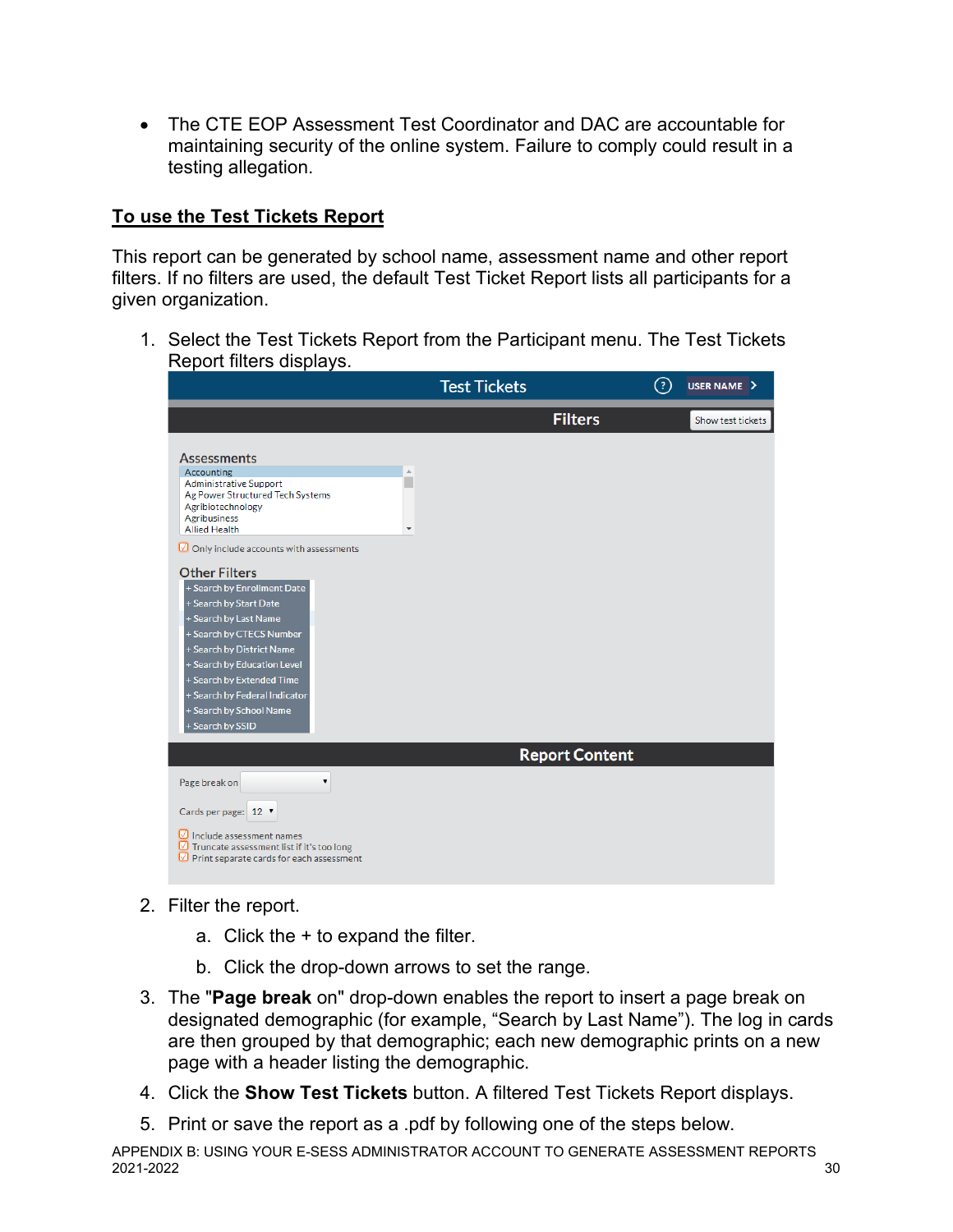- a. (recommended) Click the **PDF Version** button to create a .pdf version of the report.
- **b.** Click the **Print** button to see a printable version of the report in your browser window.

Test tickets contain log in information for the student(s) to access their test.

**Site URL:** <https://www.techfluency.org/esess> **Org. Name:** KYEOP **First Name:** student's first name **Last Name:** student's last name **Password:** password **Assessment:** name of assessment

#### **NOTES:**

- If an hourglass symbol is displayed in the upper right corner of the test ticket, then the student account has been identified to receive extended time accommodation. Five (5) hours should be displayed on the student's assessment timer upon log in. Follow the student's IEP, 504 Plan or PSP to determine the appropriate amount of extended time to allow for testing.
- If a headphones symbol is displayed in the upper right corner of the test ticket, the text-to-speech (TTS) assistive technology has been turned on for the test ticket. If TTS is turned on, the student must use headphones during the test administration.

| $\Box$ E-SESS |                                                                                                                   | <b>Test Tickets</b>               | (?)                                | <b>USER NAME</b> |
|---------------|-------------------------------------------------------------------------------------------------------------------|-----------------------------------|------------------------------------|------------------|
| <b>KYEOP</b>  | Print                                                                                                             | e.g. jsmith@example.com.<br>Email | <b>PDF Version</b>                 |                  |
|               | In order to print correctly, the left and right print margins should be set to 0.5". This message will not print, |                                   |                                    |                  |
| Site URL:     | https://www.techfluency.org/esess/                                                                                | Site URL:                         | https://www.techfluency.org/esess/ |                  |
| Org. Name:    | <b>KYEOP</b>                                                                                                      | Org. Name:                        | <b>KYEOP</b>                       |                  |
|               | First Name: student's first name                                                                                  |                                   | First Name: student's first name   |                  |
|               | Last Name: student's last name                                                                                    |                                   | Last Name: student's last name     |                  |
| Password:     | password                                                                                                          | Password:                         | password                           |                  |
| Assessment:   | name of assessment                                                                                                | Assessment:                       | name of assessment                 |                  |
|               |                                                                                                                   |                                   |                                    |                  |
| Site URL:     | https://www.techfluency.org/esess/                                                                                | Site URL:                         | https://www.techfluency.org/esess/ |                  |
| Org. Name:    | <b>KYEOP</b><br>student's first name                                                                              | Org. Name:                        | <b>KYEOP</b>                       |                  |
| First Name:   |                                                                                                                   | First Name:                       | student's first name               |                  |
|               | Last Name: student's last name                                                                                    |                                   | Last Name: student's last name     |                  |
| Password:     | password                                                                                                          | Password:                         | password                           |                  |
| Assessment:   | name of assessment                                                                                                | Assessment:                       | name of assessment                 |                  |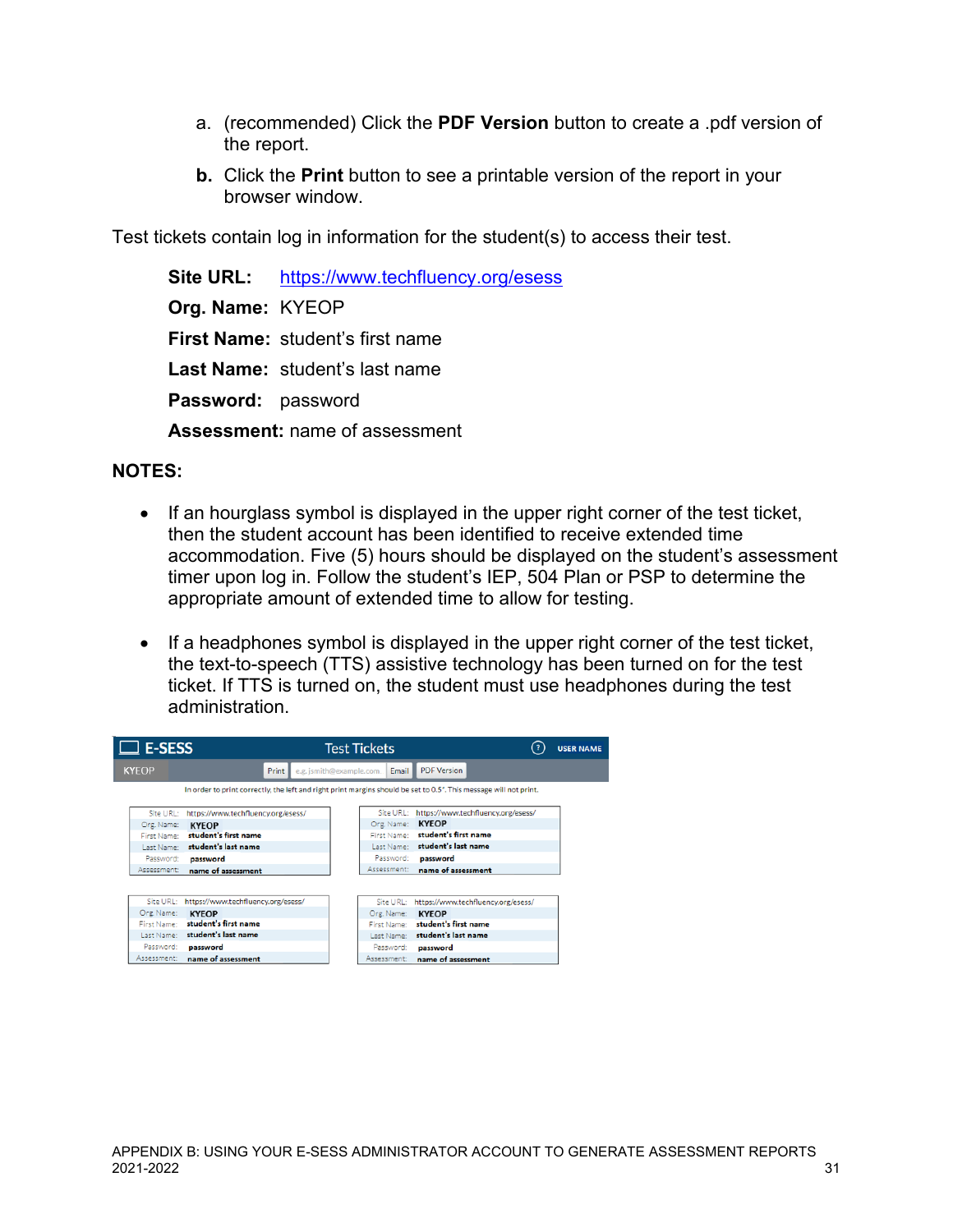# <span id="page-31-0"></span>**APPENDIX C**

# <span id="page-31-1"></span>**E-SESS TEST PARTICIPANT LOG IN AND NAVIGATION INSTRUCTIONS**

# <span id="page-31-2"></span>**TEST TICKET**

Below is a sample test ticket. Each row on the ticket will be used to access the online test. The most critical row is the Site URL. Type the Site URL into the address bar of the web browser to access the participant testing site.

|             |                                   | Web address typed in by students<br>to access the test. |
|-------------|-----------------------------------|---------------------------------------------------------|
| Site URL:   | https://www.techfluency.org/esess |                                                         |
| Org. Name:  | organization name                 |                                                         |
| First Name: | student's first name              |                                                         |
| Last Name:  | student's last name               |                                                         |
| Password:   | password                          |                                                         |
| Assessment: | name of assessment                |                                                         |

# <span id="page-31-3"></span>**LOG IN**

Below is a screenshot of the test participant/student log in page. Students will type in the information given on their test tickets here. The information is **NOT** case sensitive. Do not let students change their name. It may invalidate their scores.

| $\square$ E-SESS                                                                                                                                                                                               |  |
|----------------------------------------------------------------------------------------------------------------------------------------------------------------------------------------------------------------|--|
| <b>Participant Login</b>                                                                                                                                                                                       |  |
| Organization<br><b>First Name</b><br>Last Name<br>Password<br>5<br>Log In<br>Need help? Look at the Participant Guide for a visual<br>orientation to the participant assessment interface.                     |  |
| Contact · Email: esess@pitsco.com · Phone: 866-277-5061<br>@2002-2021 Pitsco Education, LLC. All rights reserved. By honoring our copyright, you enable us to invest in research for education. Privacy Policy |  |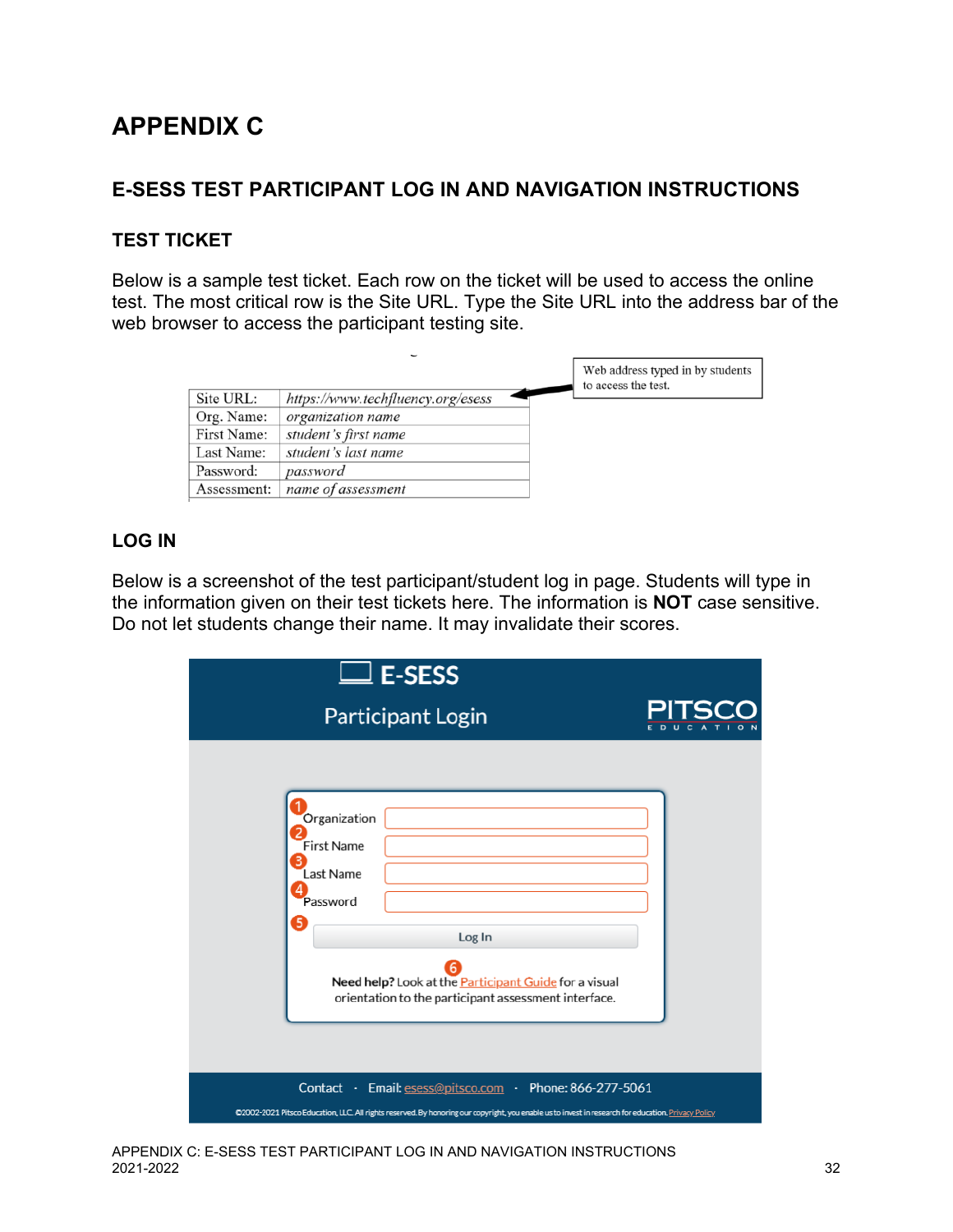- 1. **Organization:** This information is provided by the test coordinator/administrator (as provided on the test ticket).
- 2. **First Name:** Type the student's first name as it was provided on the test ticket.
- 3. **Last Name:** Type the student's last name as it was provided on the test ticket.
- 4. **Password:** Type the student's password as it was provided on the test ticket.
- 5. **Log In:** Click this button to proceed after students have entered all the necessary information described above.
- 6. **Participant Guide:** This link will open the Participant Guide.

# <span id="page-32-0"></span>**SAMPLE ASSESSMENT ITEM**

This is an example of an assessment item. After students click the "Begin" button on the Participant Home Page, they will see a screen similar to this one.

| 1:59:38 remaining                                              | Sample                                                                                                           |                         |  | X Close |  |
|----------------------------------------------------------------|------------------------------------------------------------------------------------------------------------------|-------------------------|--|---------|--|
| Previous<br>Item                                               | 1/25<br>$1$ of 25<br>Mark for review<br>When communicating with one's supervisor in a written report, one should | ᠈<br>Next Item          |  |         |  |
| $\overline{\mathsf{Q}}$<br>Go to item<br>$\boldsymbol{\omega}$ | submit the report as quickly as possible.<br>only use technical language.                                        | 语<br>Show<br>calculator |  |         |  |
| Review all<br>items<br>$\propto$<br>Show                       | use large words to impress the supervisor.<br>be clear and concise.                                              |                         |  |         |  |
| unanswered<br>Show marked<br>items                             |                                                                                                                  |                         |  |         |  |

- 1. **Time Remaining:** If the test is timed, the time remaining will be displayed in the upper left corner and run down to zero.
- 2. **Assessment Name:** The name of the assessment. (e.g., Sample)
- 3. **Participant Name:** The name of the participant logged in. (e.g., Sample Sample)
- 4. **Close Assessment:** This button, in the upper right corner, launches the Submit page. If there are unanswered items, you can choose to continue working to go back or submit the assessment to send answers for grading.
- 5. **Network Status:** This icon, below the close button, has three states:
	- a) Dark blue nothing has been sent to the server the assessment remains in this state until an answer is selected.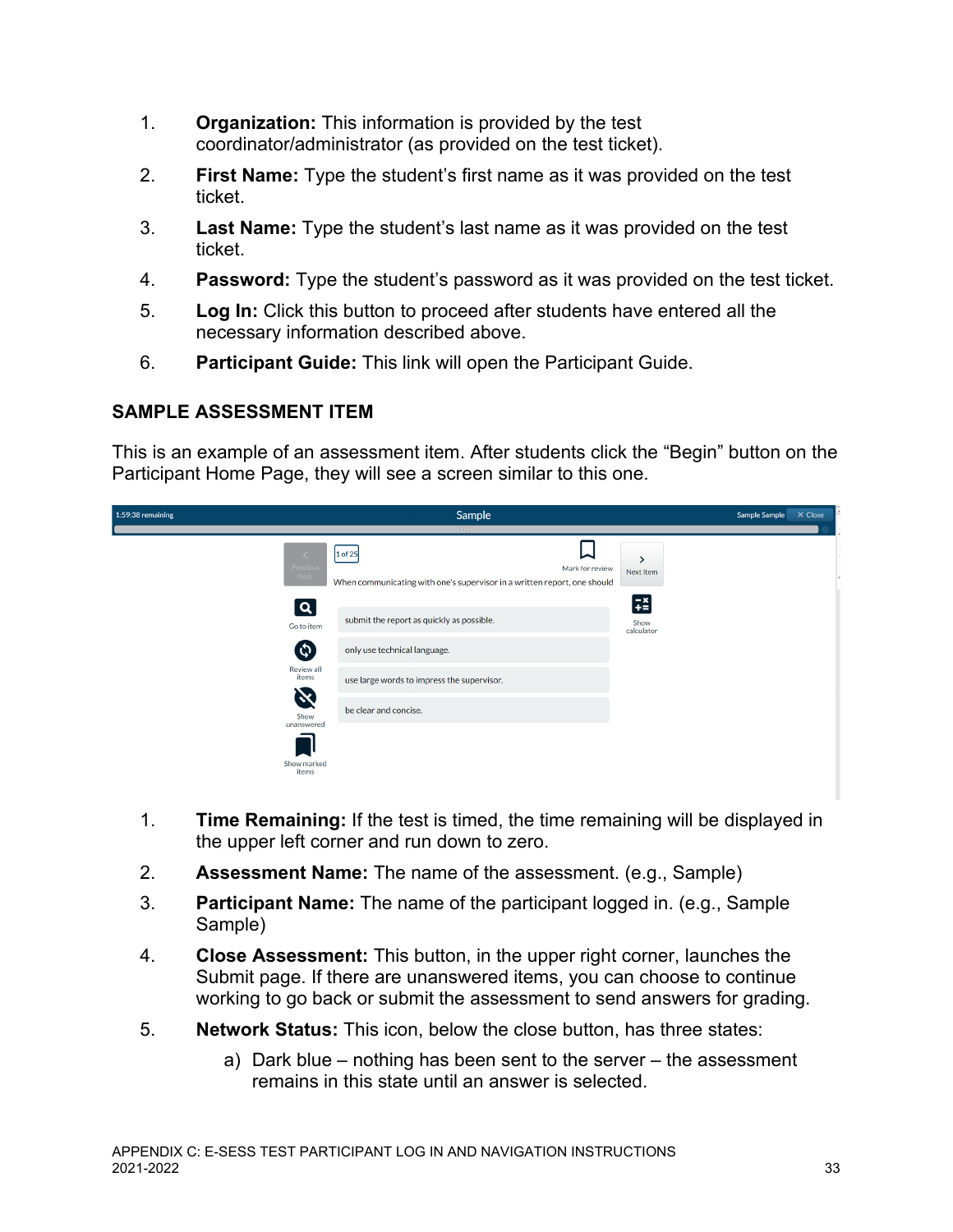- b) Yellow horizontal ellipsis waiting for server response indicates answers have been selected but not sent to the server yet.
- c) Green check mark all answers have been saved indicates selected answers have been sent to the server and saved.
- 6. **Progress bar:** Indicates test progress or review mode.
- 7. **Previous Item:** Navigates back to the last question.
- 8. **Item Count:** This displays the current item number and the total number of items on the test.
- 9. **Mark for review:** Use this bookmark if you wish to mark the item for review. If you do so, the bookmark will be highlighted blue. Bookmarked items are visible when using Show marked items. You may mark as many items as you like for review. Items may be answered or left blank when marked for review. It is a visual reminder only. It does not affect the assessment.
- 10. **Next Item:** Navigates to the next question.
- 11. **Go to Item:** Click this button to select a specific question to go to.
- 12. **Question and Answer options:** Item text and available option choices. Unanswered questions are marked incorrect. Click the option box to select your answer. You may choose only one option. You can change your answer by clicking a different option. After a question has been answered, you cannot cancel the option to leave the item unanswered.
- 13. **Calculator:** If the calculator is available in the assessment, click this button to gain access to a basic 4-function calculator.
- 14. **Review Items:** Click this button to display all the items for the entire test. Use the scroll bar to navigate through the items. Review Items mode is also active after you answer the last question. Reviewing items displays all chosen answers highlighted blue. Answers can be changed in review mode by clicking a different option.
- 15. **Show unanswered:** Click this button to display only unanswered questions.
- 16. **Show marked items:** Click this button to display only items that have been marked for review.
- 17. **Submit for Grading:** This button is only visible while in Reviewing items mode. When you are finished with your test, click Submit for Grading to confirm test submission.

# <span id="page-33-0"></span>**REVIEW ASSESSMENT**

After students have answered all the items or if they click the "Review Items" button, students will see a summary page displaying all the items for the entire assessment. This page displays all their chosen answers and lists the items vertically so they can scroll down to check each answer. Once students have checked all answers, click on the "Submit for Grading" button.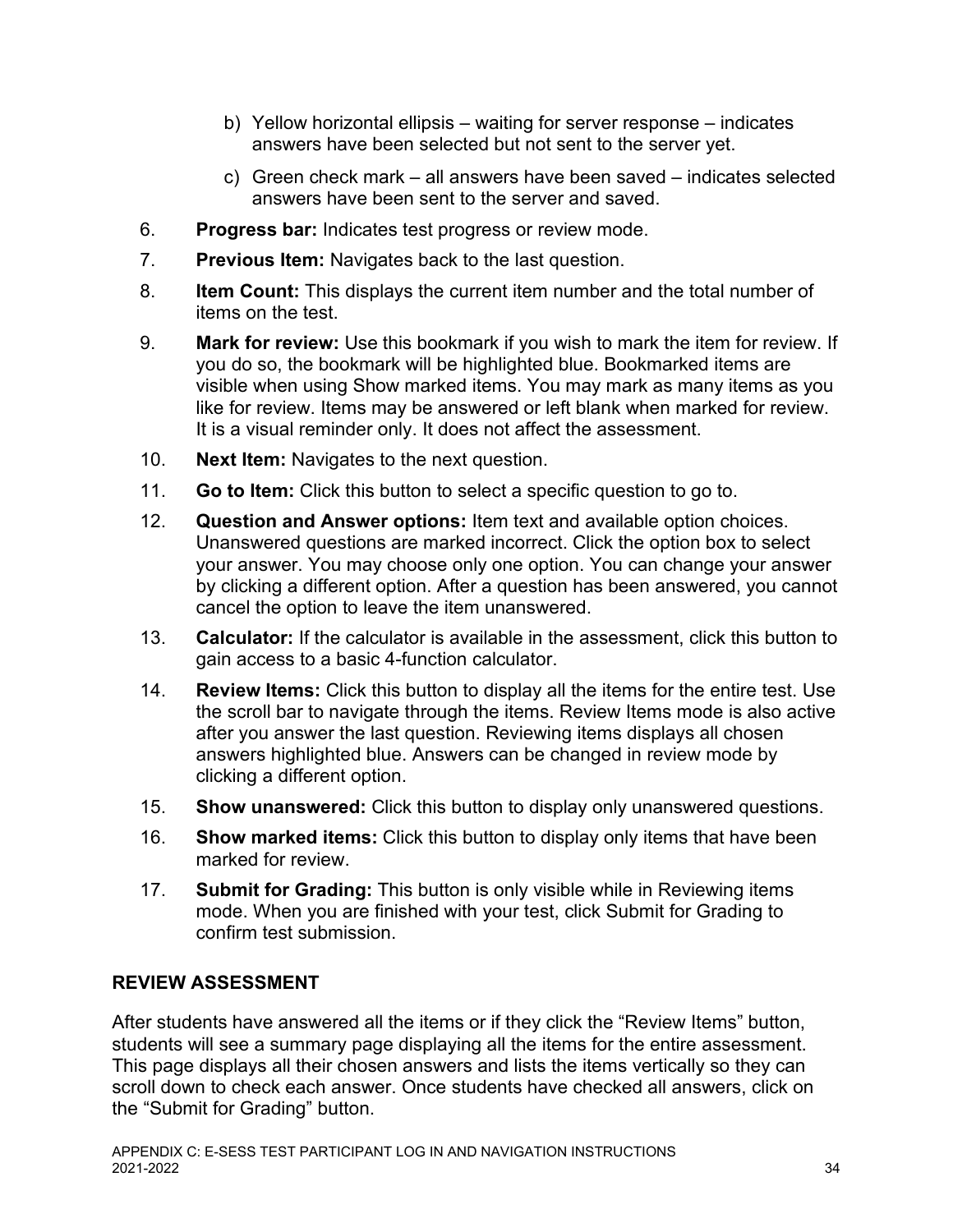Clicking the "Submit for Grading" button will submit the assessment for grading and lock students out of the assessment. Do not have students click this button until they are satisfied with all their answers and ready to submit their assessment for grading.

After students click "Submit for Grading", they will see the Assessment Submission page. It gives them an opportunity to continue working or finalize the submission.



- 1. **Submission text:** This text shows the remaining time before the assessment is automatically submitted if no action is taken.
- 2. **Unanswered item status:** If there are unanswered items, this text will show how many items have not been answered.
- 3. **Continue working:** Clicking this button takes the student back into the assessment and allows them to continue working.
- 4. **Submit the assessment:** Clicking this button submits the assessment for grading and brings up any conclusion text, such as the score if it is available.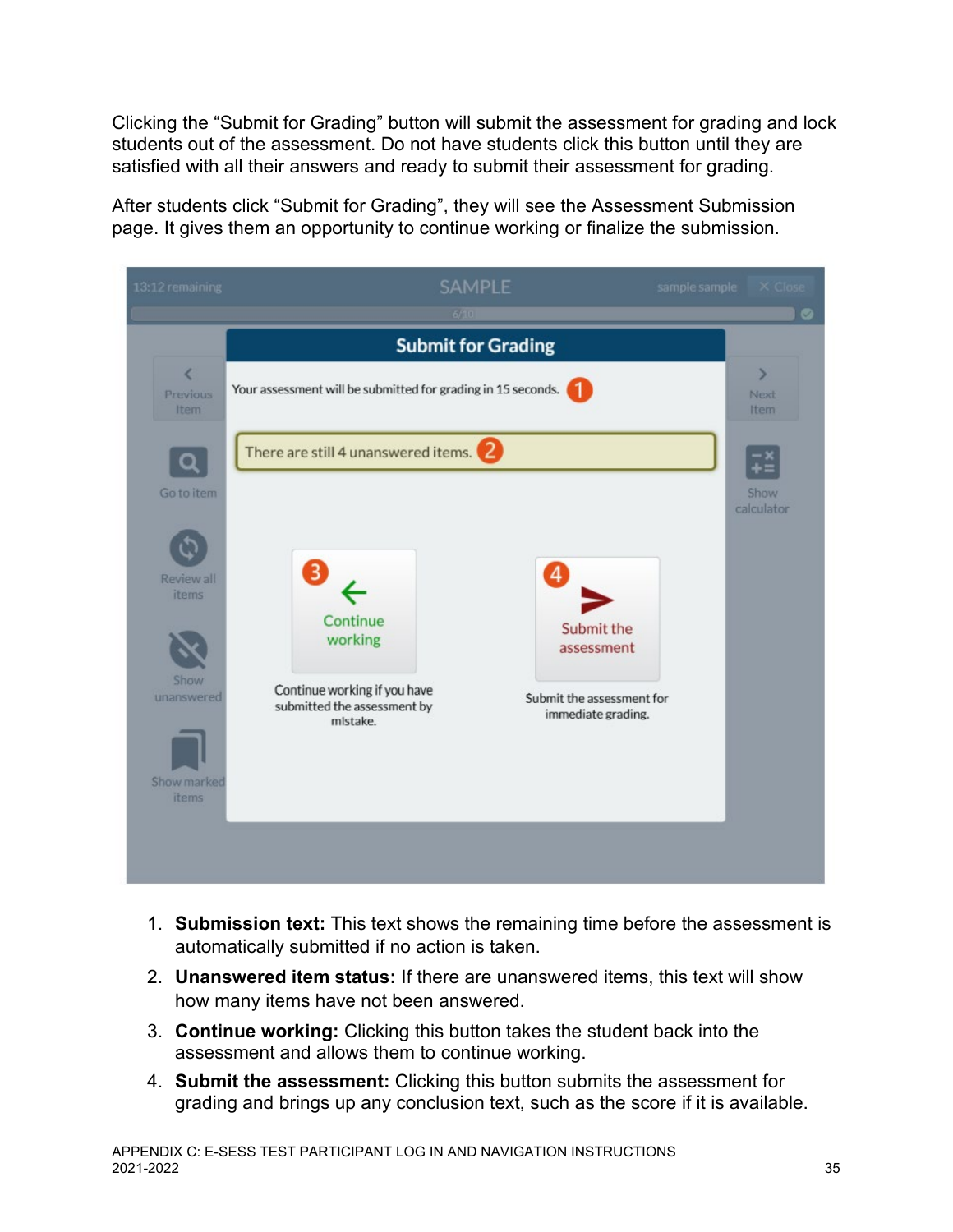# <span id="page-35-0"></span>**APPENDIX D**

# <span id="page-35-1"></span>**IT TIPS AND SOLUTIONS**

The students are using an online assessment tool called E-SESS. The website is [www.techfluency.org.](http://www.techfluency.org/) Below are some problems you might experience during online testing. Please check this list to the best of your abilities before proceeding. If this does not appear to be the problem, then escalate the problem appropriately.

If you must escalate the problem, please have the following information available:

- Browser name and version (e.g., Chrome, Edge, Firefox)
- What time the problem began and if it is still currently going on.
- Is your lab running on wireless, or are the computers physically connected to the network?

#### **If the students are having general connection issues, check the following:**

- If possible, check the packet loss in the lab.
- Perform a traceroute to www.techfluency.org to see if the connection to E-SESS is OK and packet loss ("No Reply" or "Host Unreachable") is minimal.

#### **Next, refer to the following troubleshooting steps:**

- 1. The test will not load at all. The student clicks the Begin button, but the page never opens.
	- a. Check the firewall and/or proxy server to see if [www.techfluency.org](http://www.techfluency.org/) or any subdomains are blocked.
	- b. Close all open browser windows (even any minimized ones). Try again. It is possible for the test to already be open and minimized, or for an open window to prevent the test from opening.
- 2. The student clicks Begin, and the page opens, but the assessment never appears.
	- a. Check the browser version. The assessment program is supported in Chrome, Edge, Firefox, and Safari.
		- o **Firefox or Chrome are preferred on Mac OS.** An issue has been reported with Safari in the past.
		- o **Chrome is preferred on Windows.**
	- b. Try closing the assessment and click Begin again.
	- c. Check for any specific errors showing up and contact CTECS with the exact error message.
- 3. "The students keep getting disconnected." The message on the screen should be something like "Please wait while your test is being loaded. The connection to the server has slowed or stopped…"
	- a. This means the AJAX call to E-SESS failed. This could be due to server packet loss on an overloaded network. When the student begins the assessment, it will